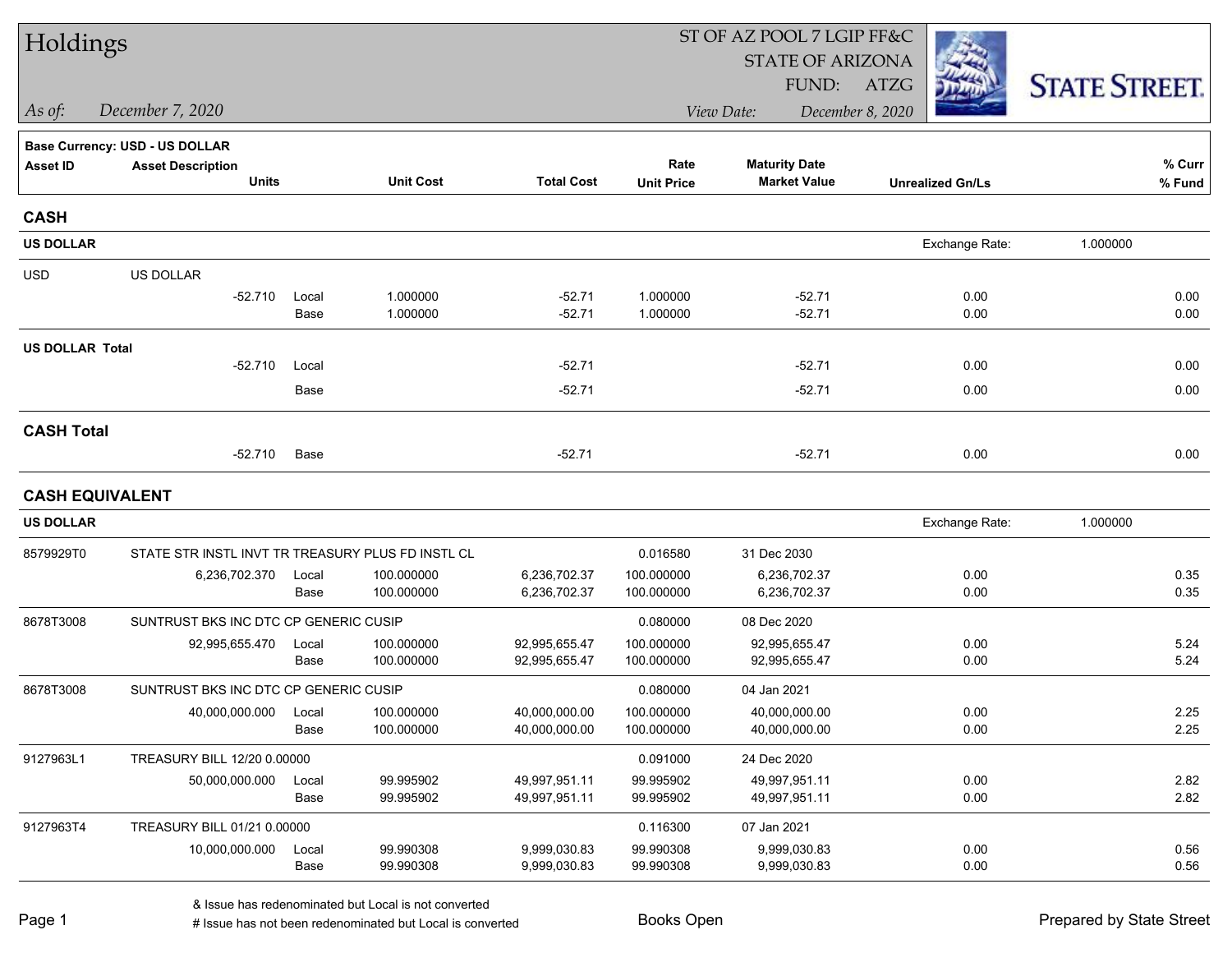| Holdings        |                                       |       |                  |                   |                   | 51 OF AZ POOL 7 LGIP FF&C |                         |                      |
|-----------------|---------------------------------------|-------|------------------|-------------------|-------------------|---------------------------|-------------------------|----------------------|
|                 |                                       |       |                  |                   |                   | <b>STATE OF ARIZONA</b>   |                         |                      |
|                 |                                       |       |                  |                   |                   | FUND:                     | ATZG                    | <b>STATE STREET.</b> |
| As of:          | December 7, 2020                      |       |                  |                   |                   | View Date:                | December 8, 2020        |                      |
|                 | <b>Base Currency: USD - US DOLLAR</b> |       |                  |                   |                   |                           |                         |                      |
| <b>Asset ID</b> | <b>Asset Description</b>              |       |                  |                   | Rate              | <b>Maturity Date</b>      |                         | % Curr               |
|                 | <b>Units</b>                          |       | <b>Unit Cost</b> | <b>Total Cost</b> | <b>Unit Price</b> | <b>Market Value</b>       | <b>Unrealized Gn/Ls</b> | % Fund               |
| 9127963W7       | TREASURY BILL 02/21 0.00000           |       |                  |                   | 0.101900          | 04 Feb 2021               |                         |                      |
|                 | 10,000,000.000                        | Local | 99.983583        | 9,998,358.28      | 99.983583         | 9,998,358.28              | 0.00                    | 0.56                 |
|                 |                                       | Base  | 99.983583        | 9,998,358.28      | 99.983583         | 9,998,358.28              | 0.00                    | 0.56                 |
| 9127964C0       | TREASURY BILL 02/21 0.00000           |       |                  |                   | 0.096000          | 11 Feb 2021               |                         |                      |
|                 | 20,000,000.000                        | Local | 99.981683        | 19,996,336.52     | 99.981683         | 19,996,336.52             | 0.00                    | 1.13                 |
|                 |                                       | Base  | 99.981683        | 19,996,336.52     | 99.981683         | 19,996,336.52             | 0.00                    | 1.13                 |
| 9127964D8       | TREASURY BILL 02/21 0.00000           |       |                  |                   | 0.106000          | 18 Feb 2021               |                         |                      |
|                 | 10,000,000.000                        | Local | 99.978800        | 9,997,880.00      | 99.978800         | 9,997,880.00              | 0.00                    | 0.56                 |
|                 |                                       | Base  | 99.978800        | 9,997,880.00      | 99.978800         | 9,997,880.00              | 0.00                    | 0.56                 |
| 9127964F3       | TREASURY BILL 03/21 0.00000           |       |                  |                   | 0.103000          | 04 Mar 2021               |                         |                      |
|                 | 10,000,000.000                        | Local | 99.975395        | 9,997,539.45      | 99.975395         | 9,997,539.45              | 0.00                    | 0.56                 |
|                 |                                       | Base  | 99.975395        | 9,997,539.45      | 99.975395         | 9,997,539.45              | 0.00                    | 0.56                 |
| 9127964M8       | TREASURY BILL 03/21 0.00000           |       |                  |                   | 0.101300          | 11 Mar 2021               |                         |                      |
|                 | 20,000,000.000                        | Local | 99.971415        | 19,994,283.08     | 99.971415         | 19,994,283.08             | 0.00                    | 1.13                 |
|                 |                                       | Base  | 99.971415        | 19,994,283.08     | 99.971415         | 19,994,283.08             | 0.00                    | 1.13                 |
| 9127964N6       | TREASURY BILL 03/21 0.00000           |       |                  |                   | 0.096400          | 18 Mar 2021               |                         |                      |
|                 | 10,000,000.000                        | Local | 99.973222        | 9,997,322.22      | 99.973222         | 9,997,322.22              | 0.00                    | 0.56                 |
|                 |                                       | Base  | 99.973222        | 9,997,322.22      | 99.973222         | 9,997,322.22              | 0.00                    | 0.56                 |
| 9127965C9       | TREASURY BILL 12/20 0.00000           |       |                  |                   | 0.085000          | 15 Dec 2020               |                         |                      |
|                 | 20,000,000.000                        | Local | 99.998347        | 19,999,669.44     | 99.998347         | 19,999,669.44             | 0.00                    | 1.13                 |
|                 |                                       | Base  | 99.998347        | 19,999,669.44     | 99.998347         | 19,999,669.44             | 0.00                    | 1.13                 |
| 9127965F2       | TREASURY BILL 12/20 0.00000           |       |                  |                   | 0.085000          | 29 Dec 2020               |                         |                      |
|                 | 10,000,000.000                        | Local | 99.995042        | 9,999,504.17      | 99.995042         | 9,999,504.17              | 0.00                    | 0.56                 |
|                 |                                       | Base  | 99.995042        | 9,999,504.17      | 99.995042         | 9,999,504.17              | 0.00                    | 0.56                 |
| 912796A58       | TREASURY BILL 01/21 0.00000           |       |                  |                   | 0.085000          | 05 Jan 2021               |                         |                      |
|                 | 30,000,000.000                        | Local | 99.993337        | 29,998,001.11     | 99.993337         | 29,998,001.11             | 0.00                    | 1.69                 |
|                 |                                       | Base  | 99.993337        | 29,998,001.11     | 99.993337         | 29,998,001.11             | 0.00                    | 1.69                 |
| 912796TY5       | TREASURY BILL 12/20 0.00000           |       |                  |                   | 0.095500          | 31 Dec 2020               |                         |                      |
|                 | 70,000,000.000                        | Local | 99.992698        | 69,994,888.89     | 99.992698         | 69,994,888.89             | 0.00                    | 3.95                 |
|                 |                                       | Base  | 99.992698        | 69,994,888.89     | 99.992698         | 69,994,888.89             | 0.00                    | 3.95                 |

 $ST$  OF AZ POOL 7 LCIP FF&C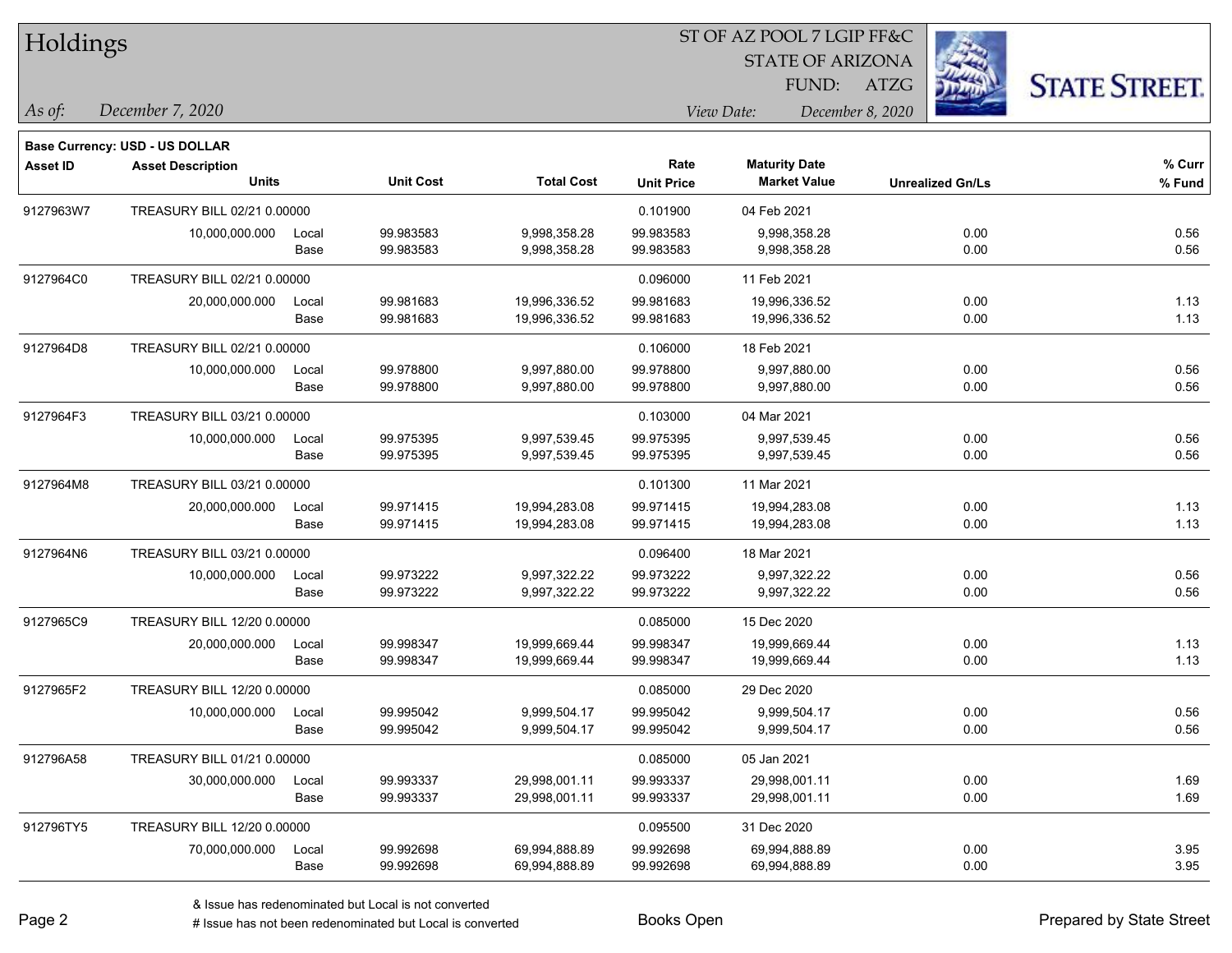| Holdings               |                                                 |       |                                                                                                                   |                   |                   | ST OF AZ POOL 7 LGIP FF&C      |                         |                          |
|------------------------|-------------------------------------------------|-------|-------------------------------------------------------------------------------------------------------------------|-------------------|-------------------|--------------------------------|-------------------------|--------------------------|
|                        |                                                 |       |                                                                                                                   |                   |                   | <b>STATE OF ARIZONA</b>        |                         |                          |
|                        |                                                 |       |                                                                                                                   |                   |                   | FUND:                          | <b>ATZG</b>             | <b>STATE STREET.</b>     |
| As of:                 | December 7, 2020                                |       |                                                                                                                   |                   |                   | View Date:<br>December 8, 2020 |                         |                          |
|                        | Base Currency: USD - US DOLLAR                  |       |                                                                                                                   |                   |                   |                                |                         |                          |
| <b>Asset ID</b>        | <b>Asset Description</b>                        |       |                                                                                                                   |                   | Rate              | <b>Maturity Date</b>           |                         | % Curr                   |
|                        | <b>Units</b>                                    |       | <b>Unit Cost</b>                                                                                                  | <b>Total Cost</b> | <b>Unit Price</b> | <b>Market Value</b>            | <b>Unrealized Gn/Ls</b> | % Fund                   |
| 912796UC1              | TREASURY BILL 01/21 0.00000                     |       |                                                                                                                   |                   | 0.095500          | 28 Jan 2021                    |                         |                          |
|                        | 10,000,000.000                                  | Local | 99.986471                                                                                                         | 9,998,647.08      | 99.986471         | 9,998,647.08                   | 0.00                    | 0.56                     |
|                        |                                                 | Base  | 99.986471                                                                                                         | 9,998,647.08      | 99.986471         | 9,998,647.08                   | 0.00                    | 0.56                     |
| 912796XE4              | TREASURY BILL 02/21 0.00000                     |       |                                                                                                                   |                   | 0.167500          | 25 Feb 2021                    |                         |                          |
|                        | 10,000,000.000                                  | Local | 99.963243                                                                                                         | 9,996,324.31      | 99.963243         | 9,996,324.31                   | 0.00                    | 0.56                     |
|                        |                                                 | Base  | 99.963243                                                                                                         | 9,996,324.31      | 99.963243         | 9,996,324.31                   | 0.00                    | 0.56                     |
| 921FRK000              | BMO TRIPARTY MTGE CLAS/ISIT/RTRP MATU//20121224 |       |                                                                                                                   |                   | 0.090000          | 04 Jan 2021                    |                         |                          |
|                        | 35,000,000.000                                  | Local | 100.000000                                                                                                        | 35,000,000.00     | 100.000000        | 35,000,000.00                  | 0.00                    | 1.97                     |
|                        |                                                 | Base  | 100.000000                                                                                                        | 35,000,000.00     | 100.000000        | 35,000,000.00                  | 0.00                    | 1.97                     |
| 926NKW009              | AMHERST PIERPONT 04/15 VAR                      |       |                                                                                                                   |                   | 0.090000          | 09 Dec 2020                    |                         |                          |
|                        | 20,000,000.000                                  | Local | 100.000000                                                                                                        | 20,000,000.00     | 100.000000        | 20,000,000.00                  | 0.00                    | 1.13                     |
|                        |                                                 | Base  | 100.000000                                                                                                        | 20,000,000.00     | 100.000000        | 20,000,000.00                  | 0.00                    | 1.13                     |
| 926NKW009              | AMHERST PIERPONT 04/15 VAR                      |       |                                                                                                                   |                   | 0.090000          | 04 Jan 2021                    |                         |                          |
|                        | 35,000,000.000                                  | Local | 100.000000                                                                                                        | 35,000,000.00     | 100.000000        | 35,000,000.00                  | 0.00                    | 1.97                     |
|                        |                                                 | Base  | 100.000000                                                                                                        | 35,000,000.00     | 100.000000        | 35,000,000.00                  | 0.00                    | 1.97                     |
| 927YHY004              | RBC CAPITAL MARKETS REPO 04/16 VAR              |       |                                                                                                                   |                   | 0.070000          | 14 Dec 2020                    |                         |                          |
|                        | 30,000,000.000                                  | Local | 100.000000                                                                                                        | 30,000,000.00     | 100.000000        | 30,000,000.00                  | 0.00                    | 1.69                     |
|                        |                                                 | Base  | 100.000000                                                                                                        | 30,000,000.00     | 100.000000        | 30,000,000.00                  | 0.00                    | 1.69                     |
| 979QRC005              | <b>BANK OF AMERICA REPO</b>                     |       |                                                                                                                   |                   | 0.070000          | 08 Dec 2020                    |                         |                          |
|                        | 100,000,000.000                                 | Local | 100.000000                                                                                                        | 100,000,000.00    | 100.000000        | 100,000,000.00                 | 0.00                    | 5.64                     |
|                        |                                                 | Base  | 100.000000                                                                                                        | 100,000,000.00    | 100.000000        | 100,000,000.00                 | 0.00                    | 5.64                     |
| 985FHY004              | MITSUBISHI UFJ REPO                             |       |                                                                                                                   |                   | 0.070000          | 08 Dec 2020                    |                         |                          |
|                        | 25,000,000.000                                  | Local | 100.000000                                                                                                        | 25,000,000.00     | 100.000000        | 25,000,000.00                  | 0.00                    | 1.41                     |
|                        |                                                 | Base  | 100.000000                                                                                                        | 25,000,000.00     | 100.000000        | 25,000,000.00                  | 0.00                    | 1.41                     |
| <b>US DOLLAR Total</b> |                                                 |       |                                                                                                                   |                   |                   |                                |                         |                          |
|                        | 674,232,357.840                                 | Local |                                                                                                                   | 674,198,094.33    |                   | 674,198,094.33                 | 0.00                    | 38.00                    |
|                        |                                                 | Base  |                                                                                                                   | 674,198,094.33    |                   | 674,198,094.33                 | 0.00                    | 38.00                    |
|                        | <b>CASH EQUIVALENT Total</b>                    |       |                                                                                                                   |                   |                   |                                |                         |                          |
|                        | 674,232,357.840                                 | Base  |                                                                                                                   | 674,198,094.33    |                   | 674,198,094.33                 | 0.00                    | 38.00                    |
| Page 3                 |                                                 |       | & Issue has redenominated but Local is not converted<br># Issue has not been redenominated but Local is converted |                   | <b>Books Open</b> |                                |                         | Prepared by State Street |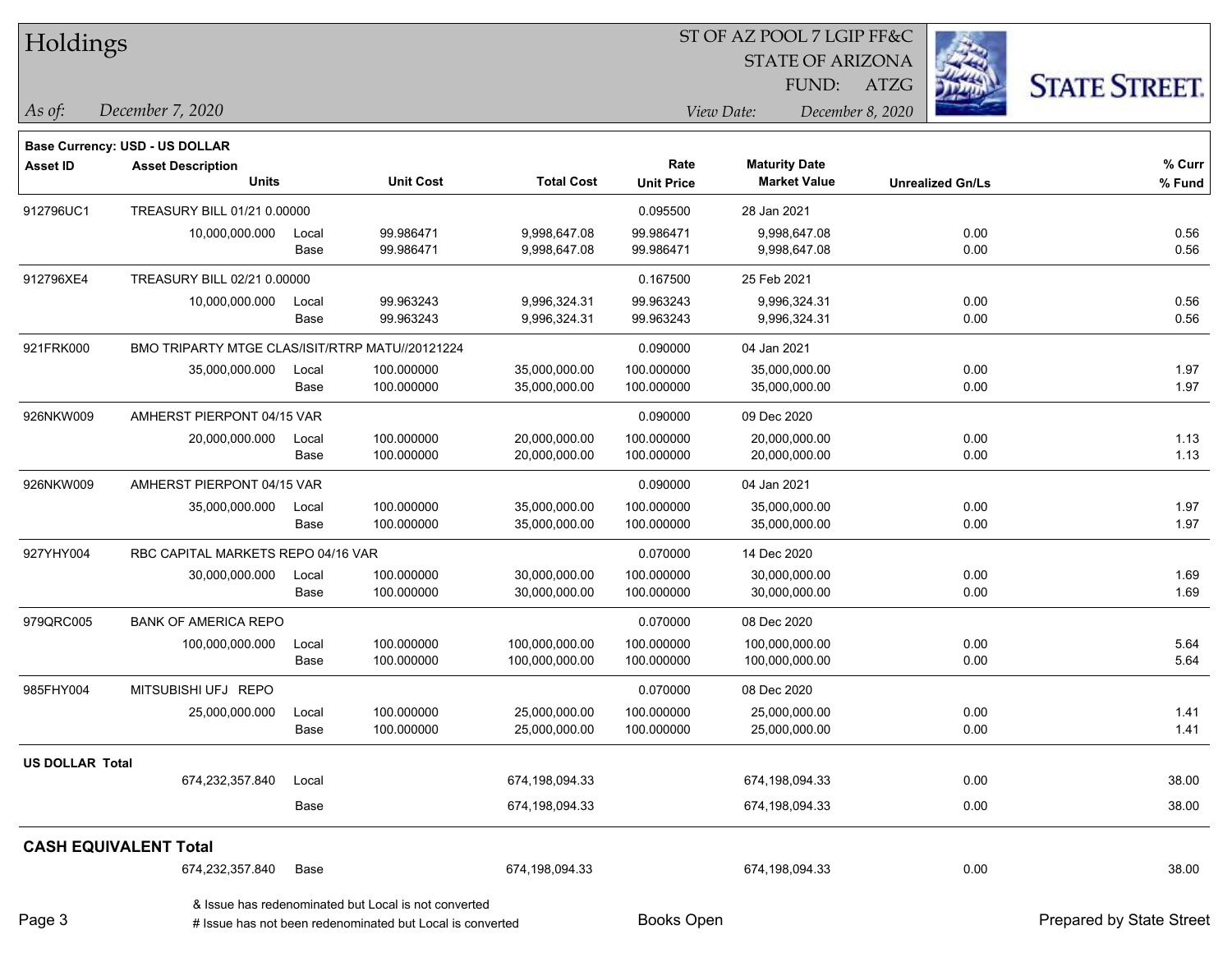| Holdings            |                                |             |                                                           |                   |                                |                         |                         |                          |  |
|---------------------|--------------------------------|-------------|-----------------------------------------------------------|-------------------|--------------------------------|-------------------------|-------------------------|--------------------------|--|
|                     |                                |             |                                                           |                   |                                | <b>STATE OF ARIZONA</b> |                         |                          |  |
|                     |                                |             |                                                           |                   |                                | FUND:                   | ATZG                    | <b>STATE STREET.</b>     |  |
| As of:              | December 7, 2020               |             |                                                           |                   | View Date:<br>December 8, 2020 |                         |                         |                          |  |
|                     | Base Currency: USD - US DOLLAR |             |                                                           |                   |                                |                         |                         |                          |  |
| <b>Asset ID</b>     | <b>Asset Description</b>       |             |                                                           |                   | Rate                           | <b>Maturity Date</b>    |                         | % Curr                   |  |
|                     | <b>Units</b>                   |             | <b>Unit Cost</b>                                          | <b>Total Cost</b> | <b>Unit Price</b>              | <b>Market Value</b>     | <b>Unrealized Gn/Ls</b> | % Fund                   |  |
| <b>FIXED INCOME</b> |                                |             |                                                           |                   |                                |                         |                         |                          |  |
| <b>US DOLLAR</b>    |                                |             |                                                           |                   |                                |                         | Exchange Rate:          | 1.000000                 |  |
| 9127962F5           | TREASURY BILL 03/21 0.00000    |             |                                                           |                   |                                | 25 Mar 2021             |                         |                          |  |
|                     | 10,000,000.000                 | Local       | 99.966563                                                 | 9,996,656.25      | 99.972507                      | 9,997,250.70            | 594.45                  | 0.56                     |  |
|                     |                                | Base        | 99.966563                                                 | 9,996,656.25      | 99.972507                      | 9,997,250.70            | 594.45                  | 0.56                     |  |
| 9127962J7           | TREASURY BILL 10/20 0.00000    |             |                                                           |                   |                                | 01 Oct 2020             |                         |                          |  |
|                     | 0.000                          | Local       | 0.000000                                                  | $-0.07$           | 0.000000                       | 0.00                    | 0.07                    | 0.00                     |  |
|                     |                                | Base        | 0.000000                                                  | $-0.07$           | 0.000000                       | 0.00                    | 0.07                    | 0.00                     |  |
| 9127962Q1           | TREASURY BILL 04/21 0.00000    |             |                                                           |                   |                                | 22 Apr 2021             |                         |                          |  |
|                     | 10,000,000.000                 | Local       | 99.957775                                                 | 9,995,777.47      | 99.965312                      | 9,996,531.20            | 753.73                  | 0.56                     |  |
|                     |                                | Base        | 99.957775                                                 | 9,995,777.47      | 99.965312                      | 9,996,531.20            | 753.73                  | 0.56                     |  |
| 9127962R9           | TREASURY BILL 10/20 0.00000    |             |                                                           |                   |                                | 15 Oct 2020             |                         |                          |  |
|                     | 0.000                          | Local       | 0.000000                                                  | $-163.89$         | 0.000000                       | 0.00                    | 163.89                  | 0.00                     |  |
|                     |                                | Base        | 0.000000                                                  | $-163.89$         | 0.000000                       | 0.00                    | 163.89                  | 0.00                     |  |
| 9127963C1           | TREASURY BILL 07/20 0.00000    |             |                                                           |                   | 0.010000                       | 07 Jul 2020             |                         |                          |  |
|                     | 0.000                          | Local       | 0.000000                                                  | 2,945.91          | 0.000000                       | 0.00                    | $-2,945.91$             | 0.00                     |  |
|                     |                                | Base        | 0.000000                                                  | 2,945.91          | 0.000000                       | 0.00                    | $-2,945.91$             | 0.00                     |  |
| 9127963F4           | TREASURY BILL 07/20 0.00000    |             |                                                           |                   | 0.010000                       | 21 Jul 2020             |                         |                          |  |
|                     | 0.000                          | Local       | 0.000000                                                  | $-0.01$           | 0.000000                       | 0.00                    | 0.01                    | 0.00                     |  |
|                     |                                | Base        | 0.000000                                                  | $-0.01$           | 0.000000                       | 0.00                    | 0.01                    | 0.00                     |  |
| 9127963G2           | TREASURY BILL 07/20 0.00000    |             |                                                           |                   | 0.010000                       | 28 Jul 2020             |                         |                          |  |
|                     |                                | 0.000 Local | 0.000000                                                  | $-0.04$           | 0.000000                       | 0.00                    | 0.04                    | 0.00                     |  |
|                     |                                | Base        | 0.000000                                                  | $-0.04$           | 0.000000                       | 0.00                    | 0.04                    | 0.00                     |  |
| 9127963J6           | TREASURY BILL 12/20 0.00000    |             |                                                           |                   |                                | 10 Dec 2020             |                         |                          |  |
|                     | 30,000,000.000                 | Local       | 99.999277                                                 | 29,999,783.22     | 99.999583                      | 29,999,874.90           | 91.68                   | 1.69                     |  |
|                     |                                | Base        | 99.999277                                                 | 29,999,783.22     | 99.999583                      | 29,999,874.90           | 91.68                   | 1.69                     |  |
| 9127963K3           | TREASURY BILL 12/20 0.00000    |             |                                                           |                   | 0.010000                       | 17 Dec 2020             |                         |                          |  |
|                     | 20,000,000.000                 | Local       | 99.996375                                                 | 19,999,275.00     | 99.997812                      | 19,999,562.40           | 287.40                  | 1.13                     |  |
|                     |                                | Base        | 99.996375                                                 | 19,999,275.00     | 99.997812                      | 19,999,562.40           | 287.40                  | 1.13                     |  |
|                     |                                |             | & Issue has redenominated but Local is not converted      |                   |                                |                         |                         |                          |  |
| Page 4              |                                |             | # Issue has not been redenominated but Local is converted |                   | Books Open                     |                         |                         | Prepared by State Street |  |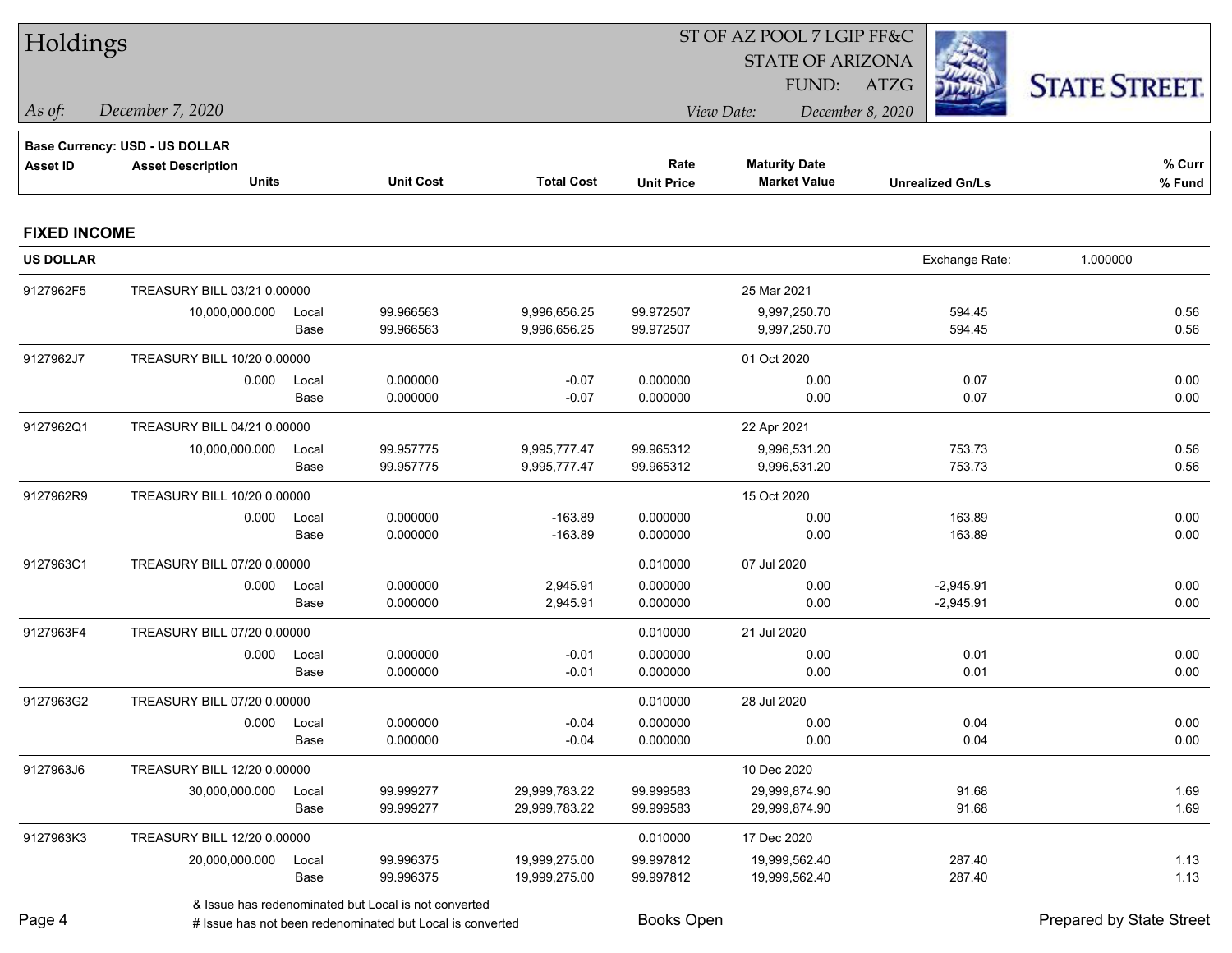Holdings

### ST OF AZ POOL 7 LGIP FF&C

STATE OF ARIZONA

FUND: ATZG



*As of: View Date: December 8, 2020*

| As of: | December 7, 2020 |  |
|--------|------------------|--|
|        |                  |  |

|                 | <b>Base Currency: USD - US DOLLAR</b> |             |                                                        |                   |                   |                      |                         |        |
|-----------------|---------------------------------------|-------------|--------------------------------------------------------|-------------------|-------------------|----------------------|-------------------------|--------|
| <b>Asset ID</b> | <b>Asset Description</b>              |             |                                                        |                   | Rate              | <b>Maturity Date</b> |                         | % Curr |
|                 | <b>Units</b>                          |             | <b>Unit Cost</b>                                       | <b>Total Cost</b> | <b>Unit Price</b> | <b>Market Value</b>  | <b>Unrealized Gn/Ls</b> | % Fund |
| 9127963L1       | TREASURY BILL 12/20 0.00000           |             |                                                        |                   | 0.010000          | 24 Dec 2020          |                         |        |
|                 | 50,000,000.000                        | Local       | 99.995667                                              | 49,997,833.32     | 99.996111         | 49,998,055.50        | 222.18                  | 2.82   |
|                 |                                       | Base        | 99.995667                                              | 49,997,833.32     | 99.996111         | 49,998,055.50        | 222.18                  | 2.82   |
| 9127963M9       | TREASURY BILL 08/20 0.00000           |             |                                                        |                   | 0.010000          | 04 Aug 2020          |                         |        |
|                 | 0.000                                 | Local       | 0.000000                                               | 3,766.02          | 0.000000          | 0.00                 | $-3,766.02$             | 0.00   |
|                 |                                       | <b>Base</b> | 0.000000                                               | 3,766.02          | 0.000000          | 0.00                 | $-3,766.02$             | 0.00   |
| 9127963P2       | TREASURY BILL 08/20 0.00000           |             |                                                        |                   | 0.010000          | 18 Aug 2020          |                         |        |
|                 | 0.000                                 | Local       | 0.000000                                               | $-0.02$           | 0.000000          | 0.00                 | 0.02                    | 0.00   |
|                 |                                       | Base        | 0.000000                                               | $-0.02$           | 0.000000          | 0.00                 | 0.02                    | 0.00   |
| 9127963Q0       | TREASURY BILL 08/20 0.00000           |             |                                                        |                   |                   | 25 Aug 2020          |                         |        |
|                 | 0.000                                 | Local       | 0.000000                                               | $-0.03$           | 0.000000          | 0.00                 | 0.03                    | 0.00   |
|                 |                                       | Base        | 0.000000                                               | $-0.03$           | 0.000000          | 0.00                 | 0.03                    | 0.00   |
| 9127963R8       | TREASURY BILL 09/20 0.00000           |             |                                                        |                   | 0.010000          | 01 Sep 2020          |                         |        |
|                 | 0.000                                 | Local       | 0.000000                                               | $-0.01$           | 0.000000          | 0.00                 | 0.01                    | 0.00   |
|                 |                                       | Base        | 0.000000                                               | $-0.01$           | 0.000000          | 0.00                 | 0.01                    | 0.00   |
| 9127963T4       | TREASURY BILL 01/21 0.00000           |             |                                                        |                   | 0.010000          | 07 Jan 2021          |                         |        |
|                 | 40,000,000.000                        | Local       | 99.990862                                              | 39,996,344.99     | 99.992917         | 39,997,166.80        | 821.81                  | 2.25   |
|                 |                                       | <b>Base</b> | 99.990862                                              | 39,996,344.99     | 99.992917         | 39,997,166.80        | 821.81                  | 2.25   |
| 9127963U1       | TREASURY BILL 01/21 0.00000           |             |                                                        |                   | 0.010000          | 14 Jan 2021          |                         |        |
|                 | 40,000,000.000                        | Local       | 99.988502                                              | 39,995,400.68     | 99.991007         | 39,996,402.80        | 1,002.12                | 2.25   |
|                 |                                       | Base        | 99.988502                                              | 39,995,400.68     | 99.991007         | 39,996,402.80        | 1,002.12                | 2.25   |
| 9127963V9       | TREASURY BILL 01/21 0.00000           |             |                                                        |                   | 0.010000          | 21 Jan 2021          |                         |        |
|                 | 50,000,000.000                        | Local       | 99.986959                                              | 49,993,479.39     | 99.990222         | 49.995.111.00        | 1,631.61                | 2.82   |
|                 |                                       | Base        | 99.986959                                              | 49,993,479.39     | 99.990222         | 49,995,111.00        | 1,631.61                | 2.82   |
| 9127963W7       | TREASURY BILL 02/21 0.00000           |             |                                                        |                   | 0.010000          | 04 Feb 2021          |                         |        |
|                 | 50,000,000.000                        | Local       | 99.984340                                              | 49,992,169.96     | 99.987111         | 49,993,555.50        | 1,385.54                | 2.82   |
|                 |                                       | Base        | 99.984340                                              | 49,992,169.96     | 99.987111         | 49,993,555.50        | 1,385.54                | 2.82   |
| 9127963X5       | TREASURY BILL 09/20 0.00000           |             |                                                        |                   | 0.010000          | 08 Sep 2020          |                         |        |
|                 | 0.000                                 | Local       | 0.000000                                               | $-0.02$           | 0.000000          | 0.00                 | 0.02                    | 0.00   |
|                 |                                       | Base        | 0.000000                                               | $-0.02$           | 0.000000          | 0.00                 | 0.02                    | 0.00   |
|                 |                                       |             | 8. Jecule has redenominated but Local is not converted |                   |                   |                      |                         |        |

& Issue has redenominated but Local is not converted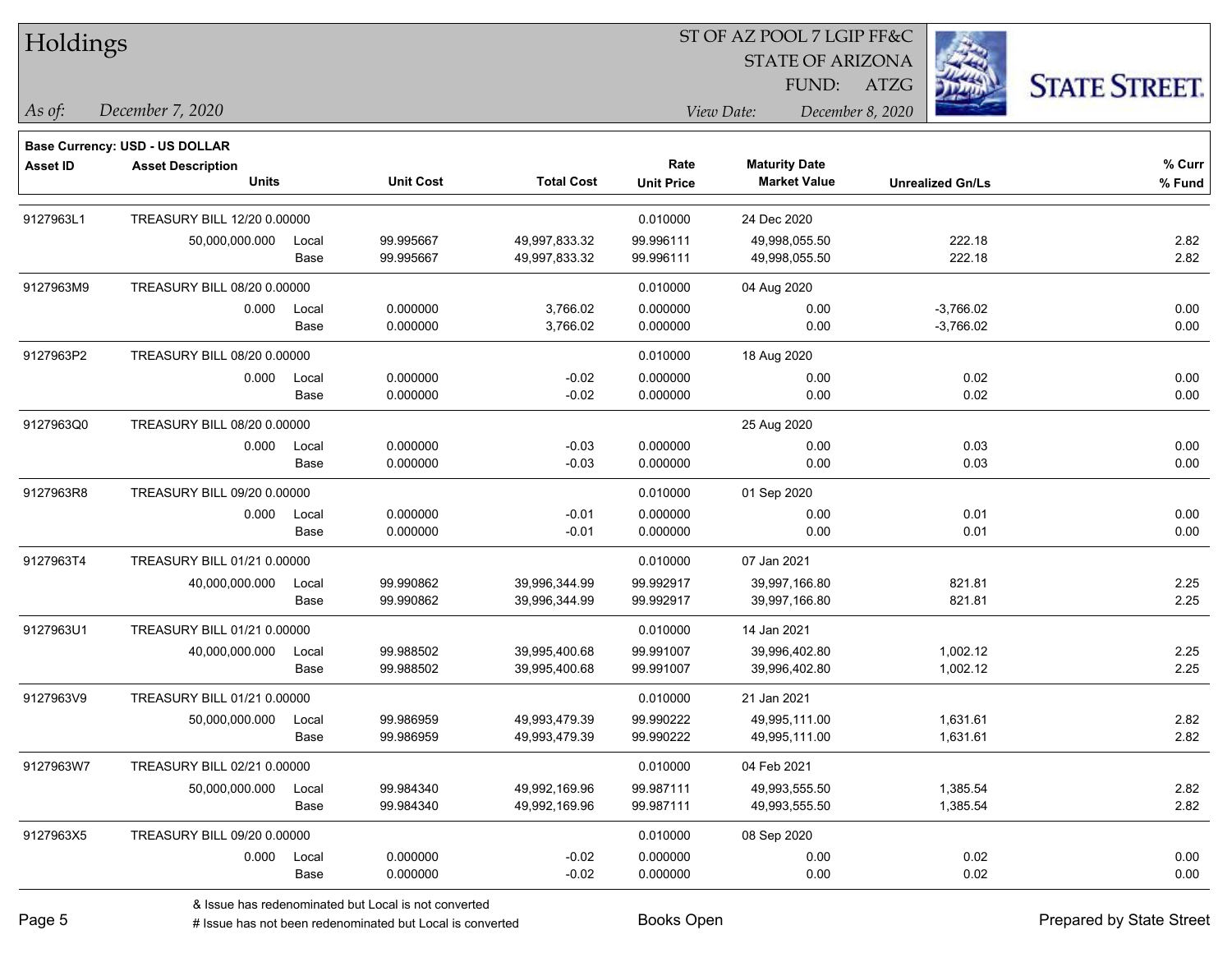| Holdings        |                                       |       |                  |                   |                   | 51 OF AZ POOL 7 LGIP FF&C |                         |                     |
|-----------------|---------------------------------------|-------|------------------|-------------------|-------------------|---------------------------|-------------------------|---------------------|
|                 |                                       |       |                  |                   |                   | <b>STATE OF ARIZONA</b>   |                         |                     |
|                 |                                       |       |                  |                   |                   |                           | FUND: ATZG              | <b>STATE STREET</b> |
| As of:          | December 7, 2020                      |       |                  |                   | View Date:        |                           | December 8, 2020        |                     |
|                 | <b>Base Currency: USD - US DOLLAR</b> |       |                  |                   |                   |                           |                         |                     |
| <b>Asset ID</b> | <b>Asset Description</b>              |       |                  |                   | Rate              | <b>Maturity Date</b>      |                         | % Curr              |
|                 | <b>Units</b>                          |       | <b>Unit Cost</b> | <b>Total Cost</b> | <b>Unit Price</b> | <b>Market Value</b>       | <b>Unrealized Gn/Ls</b> | % Fund              |
| 9127964A4       | TREASURY BILL 09/20 0.00000           |       |                  |                   | 0.010000          | 29 Sep 2020               |                         |                     |
|                 | 0.000                                 | Local | 0.000000         | $-0.04$           | 0.000000          | 0.00                      | 0.04                    | 0.00                |
|                 |                                       | Base  | 0.000000         | $-0.04$           | 0.000000          | 0.00                      | 0.04                    | 0.00                |
| 9127964C0       | TREASURY BILL 02/21 0.00000           |       |                  |                   | 0.010000          | 11 Feb 2021               |                         |                     |
|                 | 30,000,000.000                        | Local | 99.981933        | 29,994,579.75     | 99.986007         | 29,995,802.10             | 1,222.35                | 1.69                |
|                 |                                       | Base  | 99.981933        | 29,994,579.75     | 99.986007         | 29,995,802.10             | 1,222.35                | 1.69                |
| 9127964D8       | TREASURY BILL 02/21 0.00000           |       |                  |                   | 0.010000          | 18 Feb 2021               |                         |                     |
|                 | 40,000,000.000                        | Local | 99.980030        | 39,992,011.91     | 99.982500         | 39,993,000.00             | 988.09                  | 2.25                |
|                 |                                       | Base  | 99.980030        | 39,992,011.91     | 99.982500         | 39,993,000.00             | 988.09                  | 2.25                |
| 9127964F3       | TREASURY BILL 03/21 0.00000           |       |                  |                   | 0.010000          | 04 Mar 2021               |                         |                     |
|                 | 10,000,000.000                        | Local | 99.973722        | 9,997,372.23      | 99.982083         | 9,998,208.30              | 836.07                  | 0.56                |
|                 |                                       | Base  | 99.973722        | 9,997,372.23      | 99.982083         | 9,998,208.30              | 836.07                  | 0.56                |
| 9127964J5       | TREASURY BILL 10/20 0.00000           |       |                  |                   |                   | 20 Oct 2020               |                         |                     |
|                 | 0.000                                 | Local | 0.000000         | $-0.04$           | 0.000000          | 0.00                      | 0.04                    | 0.00                |
|                 |                                       | Base  | 0.000000         | $-0.04$           | 0.000000          | 0.00                      | 0.04                    | 0.00                |
| 9127964K2       | TREASURY BILL 10/20 0.00000           |       |                  |                   |                   | 27 Oct 2020               |                         |                     |
|                 | 0.000                                 | Local | 0.000000         | $-0.06$           | 0.000000          | 0.00                      | 0.06                    | 0.00                |
|                 |                                       | Base  | 0.000000         | $-0.06$           | 0.000000          | 0.00                      | 0.06                    | 0.00                |
| 9127964M8       | TREASURY BILL 03/21 0.00000           |       |                  |                   | 0.010000          | 11 Mar 2021               |                         |                     |
|                 | 30,000,000.000                        | Local | 99.976110        | 29,992,832.96     | 99.978687         | 29,993,606.10             | 773.14                  | 1.69                |
|                 |                                       | Base  | 99.976110        | 29,992,832.96     | 99.978687         | 29,993,606.10             | 773.14                  | 1.69                |
| 9127964N6       | TREASURY BILL 03/21 0.00000           |       |                  |                   | 0.010000          | 18 Mar 2021               |                         |                     |
|                 | 10,000,000.000                        | Local | 99.965834        | 9,996,583.35      | 99.975000         | 9,997,500.00              | 916.65                  | 0.56                |
|                 |                                       | Base  | 99.965834        | 9,996,583.35      | 99.975000         | 9,997,500.00              | 916.65                  | 0.56                |
| 9127964P1       | TREASURY BILL 04/21 0.00000           |       |                  |                   | 0.010000          | 01 Apr 2021               |                         |                     |
|                 | 10,000,000.000                        | Local | 99.965959        | 9,996,595.85      | 99.969917         | 9,996,991.70              | 395.85                  | 0.56                |
|                 |                                       | Base  | 99.965959        | 9,996,595.85      | 99.969917         | 9,996,991.70              | 395.85                  | 0.56                |
| 9127964Q9       | TREASURY BILL 11/20 0.00000           |       |                  |                   | 0.010000          | 03 Nov 2020               |                         |                     |
|                 | 0.000                                 | Local | 0.000000         | 7,190.48          | 0.000000          | 0.00                      | $-7,190.48$             | 0.00                |
|                 |                                       | Base  | 0.000000         | 7,190.48          | 0.000000          | 0.00                      | $-7,190.48$             | 0.00                |

 $ST$  OF AZ POOL 7 LCIP FF&C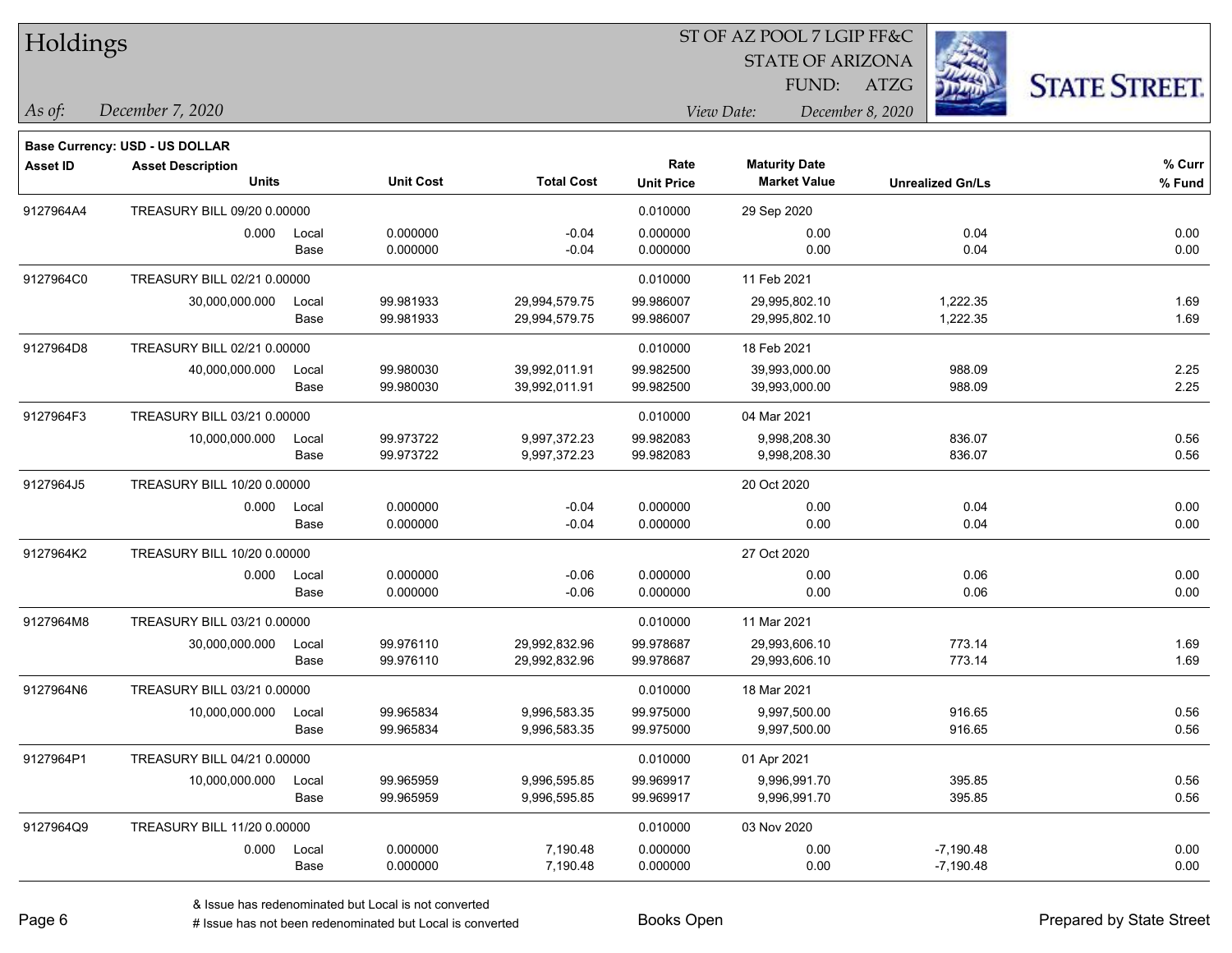| Holdings        |                                                            |       |                  |                   |                   | ST OF AZ POOL 7 LGIP FF&C |                         |                      |
|-----------------|------------------------------------------------------------|-------|------------------|-------------------|-------------------|---------------------------|-------------------------|----------------------|
|                 |                                                            |       |                  |                   |                   | <b>STATE OF ARIZONA</b>   |                         |                      |
|                 |                                                            |       |                  |                   |                   | FUND:                     | ATZG                    | <b>STATE STREET.</b> |
| As of:          | December 7, 2020                                           |       |                  |                   |                   | View Date:                | December 8, 2020        |                      |
|                 |                                                            |       |                  |                   |                   |                           |                         |                      |
| <b>Asset ID</b> | Base Currency: USD - US DOLLAR<br><b>Asset Description</b> |       |                  |                   | Rate              | <b>Maturity Date</b>      |                         | % Curr               |
|                 | <b>Units</b>                                               |       | <b>Unit Cost</b> | <b>Total Cost</b> | <b>Unit Price</b> | <b>Market Value</b>       | <b>Unrealized Gn/Ls</b> | $%$ Fund             |
| 9127964T3       | TREASURY BILL 11/20 0.00000                                |       |                  |                   | 0.010000          | 24 Nov 2020               |                         |                      |
|                 | 0.000                                                      | Local | 0.000000         | $-0.08$           | 0.000000          | 0.00                      | 0.08                    | 0.00                 |
|                 |                                                            | Base  | 0.000000         | $-0.08$           | 0.000000          | 0.00                      | 0.08                    | 0.00                 |
| 9127964U0       | TREASURY BILL 12/20 0.00000                                |       |                  |                   |                   | 01 Dec 2020               |                         |                      |
|                 | 0.000                                                      | Local | 0.000000         | $-0.07$           | 0.000000          | 0.00                      | 0.07                    | 0.00                 |
|                 |                                                            | Base  | 0.000000         | $-0.07$           | 0.000000          | 0.00                      | 0.07                    | 0.00                 |
| 9127964W6       | TREASURY BILL 11/21 0.00000                                |       |                  |                   | 0.010000          | 04 Nov 2021               |                         |                      |
|                 | 5,000,000.000                                              | Local | 99.880473        | 4,994,023.63      | 99.910814         | 4,995,540.70              | 1,517.07                | 0.28                 |
|                 |                                                            | Base  | 99.880473        | 4,994,023.63      | 99.910814         | 4,995,540.70              | 1,517.07                | 0.28                 |
| 9127964X4       | TREASURY BILL 04/21 0.00000                                |       |                  |                   | 0.010000          | 08 Apr 2021               |                         |                      |
|                 | 10,000,000.000                                             | Local | 99.963868        | 9,996,386.82      | 99.970590         | 9,997,059.00              | 672.18                  | 0.56                 |
|                 |                                                            | Base  | 99.963868        | 9,996,386.82      | 99.970590         | 9,997,059.00              | 672.18                  | 0.56                 |
| 9127964Y2       | TREASURY BILL 04/21 0.00000                                |       |                  |                   | 0.010000          | 15 Apr 2021               |                         |                      |
|                 | 10,000,000.000                                             | Local | 99.960711        | 9,996,071.10      | 99.969333         | 9,996,933.30              | 862.20                  | 0.56                 |
|                 |                                                            | Base  | 99.960711        | 9,996,071.10      | 99.969333         | 9,996,933.30              | 862.20                  | 0.56                 |
| 9127964Z9       | TREASURY BILL 04/21 0.00000                                |       |                  |                   | 0.010000          | 29 Apr 2021               |                         |                      |
|                 | 10,000,000.000                                             | Local | 99.955625        | 9,995,562.50      | 99.961542         | 9,996,154.20              | 591.70                  | 0.56                 |
|                 |                                                            | Base  | 99.955625        | 9,995,562.50      | 99.961542         | 9,996,154.20              | 591.70                  | 0.56                 |
| 9127965A3       | TREASURY BILL 05/21 0.00000                                |       |                  |                   | 0.010000          | 06 May 2021               |                         |                      |
|                 | 10,000,000.000                                             | Local | 99.956128        | 9,995,612.77      | 99.958611         | 9,995,861.10              | 248.33                  | 0.56                 |
|                 |                                                            | Base  | 99.956128        | 9,995,612.77      | 99.958611         | 9,995,861.10              | 248.33                  | 0.56                 |
| 9127965B1       | TREASURY BILL 12/20 0.00000                                |       |                  |                   |                   | 08 Dec 2020               |                         |                      |
|                 | 30,000,000.000                                             | Local | 100.000000       | 30,000,000.00     | 100.000000        | 30,000,000.00             | 0.00                    | 1.69                 |
|                 |                                                            | Base  | 100.000000       | 30,000,000.00     | 100.000000        | 30,000,000.00             | 0.00                    | 1.69                 |
| 9127965C9       | TREASURY BILL 12/20 0.00000                                |       |                  |                   |                   | 15 Dec 2020               |                         |                      |
|                 | 20,000,000.000                                             | Local | 99.997861        | 19,999,572.22     | 99.998639         | 19,999,727.80             | 155.58                  | 1.13                 |
|                 |                                                            | Base  | 99.997861        | 19,999,572.22     | 99.998639         | 19,999,727.80             | 155.58                  | 1.13                 |
| 9127965D7       | TREASURY BILL 12/20 0.00000                                |       |                  |                   | 0.010000          | 22 Dec 2020               |                         |                      |
|                 | 40,000,000.000                                             | Local | 99.995225        | 39,998,090.16     | 99.996597         | 39,998,638.80             | 548.64                  | 2.25                 |
|                 |                                                            | Base  | 99.995225        | 39,998,090.16     | 99.996597         | 39,998,638.80             | 548.64                  | 2.25                 |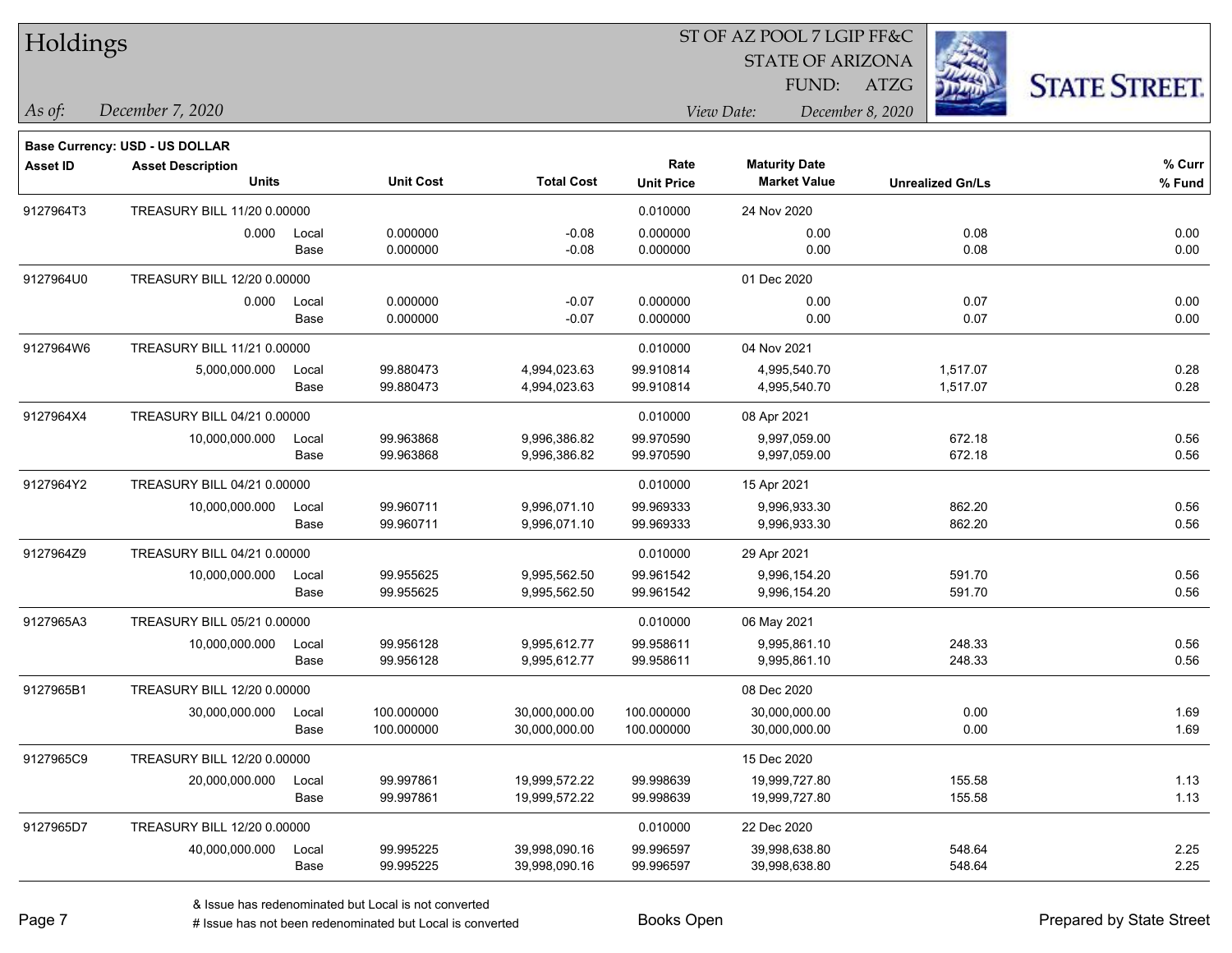| Holdings        |                                       |       |                  |                   |                   | 51 OF AZ POOL 7 LGIP FF&C |                         |                      |
|-----------------|---------------------------------------|-------|------------------|-------------------|-------------------|---------------------------|-------------------------|----------------------|
|                 |                                       |       |                  |                   |                   | <b>STATE OF ARIZONA</b>   |                         |                      |
|                 |                                       |       |                  |                   |                   | FUND: ATZG                |                         | <b>STATE STREET.</b> |
| As of:          | December 7, 2020                      |       |                  |                   | View Date:        |                           | December 8, 2020        |                      |
|                 | <b>Base Currency: USD - US DOLLAR</b> |       |                  |                   |                   |                           |                         |                      |
| <b>Asset ID</b> | <b>Asset Description</b>              |       |                  |                   | Rate              | <b>Maturity Date</b>      |                         | $%$ Curr             |
|                 | <b>Units</b>                          |       | <b>Unit Cost</b> | <b>Total Cost</b> | <b>Unit Price</b> | <b>Market Value</b>       | <b>Unrealized Gn/Ls</b> | % Fund               |
| 9127965F2       | TREASURY BILL 12/20 0.00000           |       |                  |                   | 0.010000          | 29 Dec 2020               |                         |                      |
|                 | 40,000,000.000                        | Local | 99.993137        | 39,997,254.83     | 99.994896         | 39,997,958.40             | 703.57                  | 2.25                 |
|                 |                                       | Base  | 99.993137        | 39,997,254.83     | 99.994896         | 39,997,958.40             | 703.57                  | 2.25                 |
| 9127965G0       | TREASURY BILL 12/21 0.00000           |       |                  |                   | 0.010000          | 02 Dec 2021               |                         |                      |
|                 | 10,000,000.000                        | Local | 99.882228        | 9,988,222.83      | 99.887812         | 9,988,781.20              | 558.37                  | 0.56                 |
|                 |                                       | Base  | 99.882228        | 9,988,222.83      | 99.887812         | 9,988,781.20              | 558.37                  | 0.56                 |
| 912796A25       | TREASURY BILL 05/21 0.00000           |       |                  |                   | 0.010000          | 13 May 2021               |                         |                      |
|                 | 10,000,000.000                        | Local | 99.953417        | 9,995,341.69      | 99.956667         | 9,995,666.70              | 325.01                  | 0.56                 |
|                 |                                       | Base  | 99.953417        | 9,995,341.69      | 99.956667         | 9,995,666.70              | 325.01                  | 0.56                 |
| 912796A58       | TREASURY BILL 01/21 0.00000           |       |                  |                   |                   | 05 Jan 2021               |                         |                      |
|                 | 20,000,000.000                        | Local | 99.992463        | 19,998,492.66     | 99.993778         | 19,998,755.60             | 262.94                  | 1.13                 |
|                 |                                       | Base  | 99.992463        | 19,998,492.66     | 99.993778         | 19,998,755.60             | 262.94                  | 1.13                 |
| 912796A66       | TREASURY BILL 01/21 0.00000           |       |                  |                   | 0.010000          | 12 Jan 2021               |                         |                      |
|                 | 30,000,000.000                        | Local | 99.989814        | 29,996,944.33     | 99.991736         | 29,997,520.80             | 576.47                  | 1.69                 |
|                 |                                       | Base  | 99.989814        | 29,996,944.33     | 99.991736         | 29,997,520.80             | 576.47                  | 1.69                 |
| 912796A74       | TREASURY BILL 01/21 0.00000           |       |                  |                   | 0.010000          | 19 Jan 2021               |                         |                      |
|                 | 50,000,000.000                        | Local | 99.988641        | 49,994,320.67     | 99.990375         | 49,995,187.50             | 866.83                  | 2.82                 |
|                 |                                       | Base  | 99.988641        | 49,994,320.67     | 99.990375         | 49,995,187.50             | 866.83                  | 2.82                 |
| 912796A82       | TREASURY BILL 01/21 0.00000           |       |                  |                   | 0.010000          | 26 Jan 2021               |                         |                      |
|                 | 60,000,000.000                        | Local | 99.986480        | 59,991,887.78     | 99.988771         | 59,993,262.60             | 1,374.82                | 3.38                 |
|                 |                                       | Base  | 99.986480        | 59,991,887.78     | 99.988771         | 59,993,262.60             | 1,374.82                | 3.38                 |
| 912796B65       | CASH MGMT BILL 02/21 0.00000          |       |                  |                   |                   | 02 Feb 2021               |                         |                      |
|                 | 40,000,000.000                        | Local | 99.985875        | 39,994,350.13     | 99.986778         | 39,994,711.20             | 361.07                  | 2.25                 |
|                 |                                       | Base  | 99.985875        | 39,994,350.13     | 99.986778         | 39,994,711.20             | 361.07                  | 2.25                 |
| 912796B81       | CASH MGMT BILL 02/21 0.00000          |       |                  |                   |                   | 16 Feb 2021               |                         |                      |
|                 | 10,000,000.000                        | Local | 99.981178        | 9,998,117.78      | 99.985806         | 9,998,580.60              | 462.82                  | 0.56                 |
|                 |                                       | Base  | 99.981178        | 9,998,117.78      | 99.985806         | 9,998,580.60              | 462.82                  | 0.56                 |
| 912796B99       | CASH MGMT BILL 02/21 0.00000          |       |                  |                   | 0.010000          | 23 Feb 2021               |                         |                      |
|                 | 70,000,000.000                        | Local | 99.979974        | 69,985,981.72     | 99.984814         | 69,989,369.80             | 3,388.08                | 3.95                 |
|                 |                                       | Base  | 99.979974        | 69,985,981.72     | 99.984814         | 69,989,369.80             | 3,388.08                | 3.95                 |

 $ST$  OF AZ POOL 7 LCIP FF&C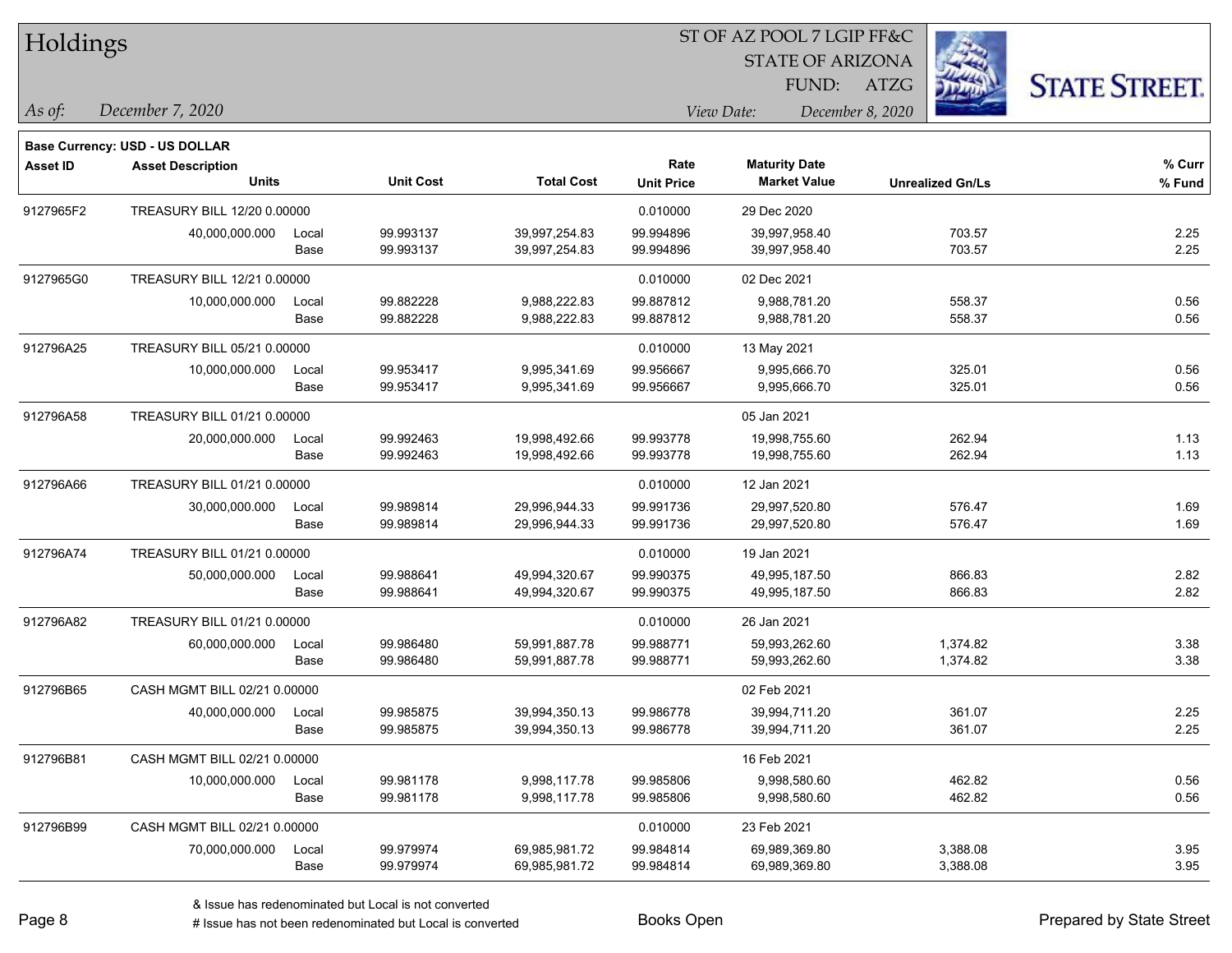| Holdings        |                                |       |                  |                   |                   | ST OF AZ POOL 7 LGIP FF&C |                         |                      |
|-----------------|--------------------------------|-------|------------------|-------------------|-------------------|---------------------------|-------------------------|----------------------|
|                 |                                |       |                  |                   |                   | <b>STATE OF ARIZONA</b>   |                         |                      |
|                 |                                |       |                  |                   |                   | FUND:                     | ATZG                    | <b>STATE STREET.</b> |
| As of:          | December 7, 2020               |       |                  |                   |                   | View Date:                | December 8, 2020        |                      |
|                 | Base Currency: USD - US DOLLAR |       |                  |                   |                   |                           |                         |                      |
| <b>Asset ID</b> | <b>Asset Description</b>       |       |                  |                   | Rate              | <b>Maturity Date</b>      |                         | % Curr               |
|                 | <b>Units</b>                   |       | <b>Unit Cost</b> | <b>Total Cost</b> | <b>Unit Price</b> | <b>Market Value</b>       | <b>Unrealized Gn/Ls</b> | % Fund               |
| 912796C23       | CASH MGMT BILL 03/21 0.00000   |       |                  |                   | 0.010000          | 02 Mar 2021               |                         |                      |
|                 | 40,000,000.000                 | Local | 99.977454        | 39,990,981.66     | 99.982500         | 39,993,000.00             | 2,018.34                | 2.25                 |
|                 |                                | Base  | 99.977454        | 39,990,981.66     | 99.982500         | 39,993,000.00             | 2,018.34                | 2.25                 |
| 912796C80       | CASH MGMT BILL 03/21 0.00000   |       |                  |                   |                   | 16 Mar 2021               |                         |                      |
|                 | 10,000,000.000                 | Local | 99.970056        | 9,997,005.55      | 99.978222         | 9,997,822.20              | 816.65                  | 0.56                 |
|                 |                                | Base  | 99.970056        | 9,997,005.55      | 99.978222         | 9,997,822.20              | 816.65                  | 0.56                 |
| 912796C98       | CASH MGMT BILL 03/21 0.00000   |       |                  |                   | 0.010000          | 23 Mar 2021               |                         |                      |
|                 | 40,000,000.000                 | Local | 99.970469        | 39,988,187.50     | 99.975208         | 39,990,083.20             | 1,895.70                | 2.25                 |
|                 |                                | Base  | 99.970469        | 39,988,187.50     | 99.975208         | 39,990,083.20             | 1,895.70                | 2.25                 |
| 912796D22       | CASH MGMT BILL 03/21 0.00000   |       |                  |                   | 0.010000          | 30 Mar 2021               |                         |                      |
|                 | 20,000,000.000                 | Local | 99.965871        | 19,993,174.23     | 99.973556         | 19,994,711.20             | 1,536.97                | 1.13                 |
|                 |                                | Base  | 99.965871        | 19,993,174.23     | 99.973556         | 19,994,711.20             | 1,536.97                | 1.13                 |
| 912796D89       | CASH MGMT BILL 04/21 0.00000   |       |                  |                   |                   | 13 Apr 2021               |                         |                      |
|                 | 10,000,000.000                 | Local | 99.963250        | 9,996,325.00      | 99.970250         | 9,997,025.00              | 700.00                  | 0.56                 |
|                 |                                | Base  | 99.963250        | 9,996,325.00      | 99.970250         | 9,997,025.00              | 700.00                  | 0.56                 |
| 912796SU4       | TREASURY BILL 11/19 0.00000    |       |                  |                   |                   | 29 Nov 2019               |                         |                      |
|                 | 0.000                          | Local | 0.000000         | $-3,237.61$       | 0.000000          | 0.00                      | 3,237.61                | 0.00                 |
|                 |                                | Base  | 0.000000         | $-3,237.61$       | 0.000000          | 0.00                      | 3,237.61                | 0.00                 |
| 912796SZ3       | TREASURY BILL 07/20 0.00000    |       |                  |                   | 0.010000          | 16 Jul 2020               |                         |                      |
|                 | 0.000                          | Local | 0.000000         | $-0.01$           | 0.000000          | 0.00                      | 0.01                    | 0.00                 |
|                 |                                | Base  | 0.000000         | $-0.01$           | 0.000000          | 0.00                      | 0.01                    | 0.00                 |
| 912796TY5       | TREASURY BILL 12/20 0.00000    |       |                  |                   | 0.010000          | 31 Dec 2020               |                         |                      |
|                 | 30,000,000.000                 | Local | 99.993558        | 29.998.067.34     | 99.993931         | 29,998,179.30             | 111.96                  | 1.69                 |
|                 |                                | Base  | 99.993558        | 29,998,067.34     | 99.993931         | 29,998,179.30             | 111.96                  | 1.69                 |
| 912796UB3       | TREASURY BILL 07/20 0.00000    |       |                  |                   | 0.010000          | 02 Jul 2020               |                         |                      |
|                 | 0.000                          | Local | 0.000000         | 77,805.00         | 0.000000          | 0.00                      | $-77,805.00$            | 0.00                 |
|                 |                                | Base  | 0.000000         | 77,805.00         | 0.000000          | 0.00                      | $-77,805.00$            | 0.00                 |
| 912796UC1       | TREASURY BILL 01/21 0.00000    |       |                  |                   | 0.010000          | 28 Jan 2021               |                         |                      |
|                 | 20,000,000.000                 | Local | 99.984063        | 19,996,812.50     | 99.988312         | 19,997,662.40             | 849.90                  | 1.13                 |
|                 |                                | Base  | 99.984063        | 19,996,812.50     | 99.988312         | 19,997,662.40             | 849.90                  | 1.13                 |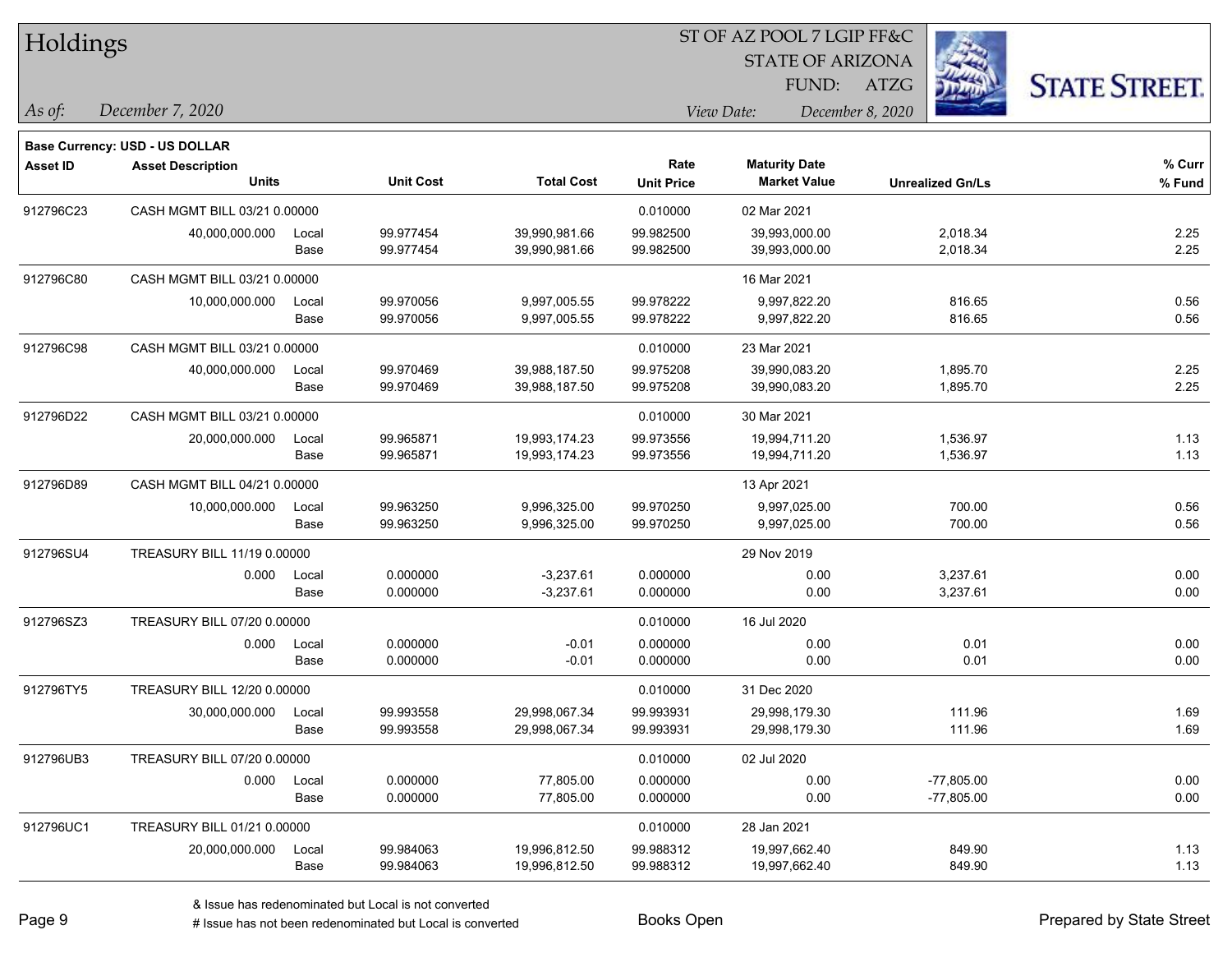| Holdings                  |                                |       |                  |                   | ST OF AZ POOL 7 LGIP FF&C |                         |                         |                      |  |
|---------------------------|--------------------------------|-------|------------------|-------------------|---------------------------|-------------------------|-------------------------|----------------------|--|
|                           |                                |       |                  |                   |                           | <b>STATE OF ARIZONA</b> |                         |                      |  |
|                           |                                |       |                  |                   |                           | FUND:                   | <b>ATZG</b>             | <b>STATE STREET.</b> |  |
| $\vert$ As of:            | December 7, 2020               |       |                  |                   |                           | View Date:              | December 8, 2020        |                      |  |
|                           | Base Currency: USD - US DOLLAR |       |                  |                   |                           |                         |                         |                      |  |
| <b>Asset ID</b>           | <b>Asset Description</b>       |       |                  |                   | Rate                      | <b>Maturity Date</b>    |                         | % Curr               |  |
|                           | <b>Units</b>                   |       | <b>Unit Cost</b> | <b>Total Cost</b> | <b>Unit Price</b>         | <b>Market Value</b>     | <b>Unrealized Gn/Ls</b> | $%$ Fund             |  |
| 912796VP1                 | TREASURY BILL 08/19 0.00000    |       |                  |                   |                           | 06 Aug 2019             |                         |                      |  |
|                           | 0.000                          | Local | 0.000000         | $-2,421.88$       | 0.000000                  | 0.00                    | 2,421.88                | 0.00                 |  |
|                           |                                | Base  | 0.000000         | $-2,421.88$       | 0.000000                  | 0.00                    | 2,421.88                | 0.00                 |  |
| 912796WZ8                 | TREASURY BILL 08/20 0.00000    |       |                  |                   |                           | 06 Aug 2020             |                         |                      |  |
|                           | 0.000                          | Local | 0.000000         | 5,438.98          | 0.000000                  | 0.00                    | $-5,438.98$             | 0.00                 |  |
|                           |                                | Base  | 0.000000         | 5,438.98          | 0.000000                  | 0.00                    | $-5,438.98$             | 0.00                 |  |
| 912796XB0                 | TREASURY BILL 03/20 0.00000    |       |                  |                   |                           | 17 Mar 2020             |                         |                      |  |
|                           | 0.000                          | Local | 0.000000         | $-646.25$         | 0.000000                  | 0.00                    | 646.25                  | 0.00                 |  |
|                           |                                | Base  | 0.000000         | $-646.25$         | 0.000000                  | 0.00                    | 646.25                  | 0.00                 |  |
| 912796XE4                 | TREASURY BILL 02/21 0.00000    |       |                  |                   | 0.010000                  | 25 Feb 2021             |                         |                      |  |
|                           | 20,000,000.000                 | Local | 99.977781        | 19,995,556.24     | 99.983542                 | 19,996,708.40           | 1,152.16                | 1.13                 |  |
|                           |                                | Base  | 99.977781        | 19,995,556.24     | 99.983542                 | 19,996,708.40           | 1,152.16                | 1.13                 |  |
| 91282CAA9                 | US TREASURY FRN 07/22 VAR      |       |                  |                   | 0.140018                  | 31 Jul 2022             |                         |                      |  |
|                           | 5,000,000.000                  | Local | 99.991677        | 4,999,583.85      | 100.012669                | 5,000,633.45            | 1,049.60                | 0.28                 |  |
|                           |                                | Base  | 99.991677        | 4,999,583.85      | 100.012669                | 5,000,633.45            | 1,049.60                | 0.28                 |  |
| <b>US DOLLAR Total</b>    |                                |       |                  |                   |                           |                         |                         |                      |  |
|                           | 1,100,000,000.000              | Local |                  | 1,099,899,300.08  |                           | 1,099,844,153.45        | $-55,146.63$            | 62.00                |  |
|                           |                                | Base  |                  | 1,099,899,300.08  |                           | 1,099,844,153.45        | $-55,146.63$            | 62.00                |  |
| <b>FIXED INCOME Total</b> |                                |       |                  |                   |                           |                         |                         |                      |  |
|                           | 1,100,000,000.000              | Base  |                  | 1,099,899,300.08  |                           | 1,099,844,153.45        | $-55,146.63$            | 62.00                |  |

Page 10

٦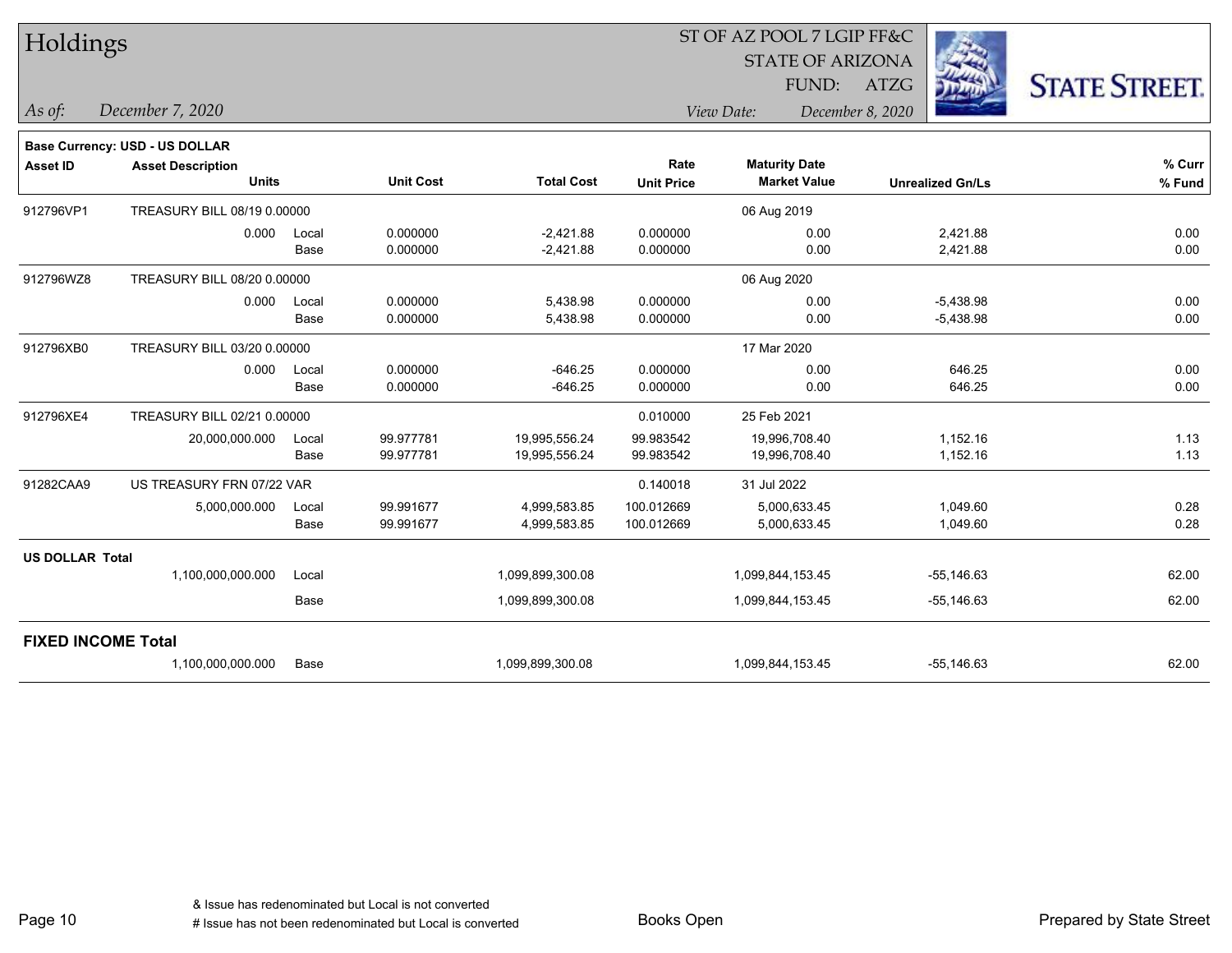| Holdings          |                                                                                   |                  |                   |                           | ST OF AZ POOL 7 LGIP FF&C<br><b>STATE OF ARIZONA</b><br>FUND: | ATZG                    | <b>STATE STREET.</b> |
|-------------------|-----------------------------------------------------------------------------------|------------------|-------------------|---------------------------|---------------------------------------------------------------|-------------------------|----------------------|
| $\vert$ As of:    | December 7, 2020                                                                  |                  |                   |                           | View Date:                                                    | December 8, 2020        |                      |
| <b>Asset ID</b>   | <b>Base Currency: USD - US DOLLAR</b><br><b>Asset Description</b><br><b>Units</b> | <b>Unit Cost</b> | <b>Total Cost</b> | Rate<br><b>Unit Price</b> | <b>Maturity Date</b><br><b>Market Value</b>                   | <b>Unrealized Gn/Ls</b> | % Curr<br>% Fund     |
| <b>FUND Total</b> | 1,774,232,305.130                                                                 | Base             | 1,774,097,341.70  |                           | 1,774,042,195.07                                              | $-55,146.63$            | 100.00               |

Page 11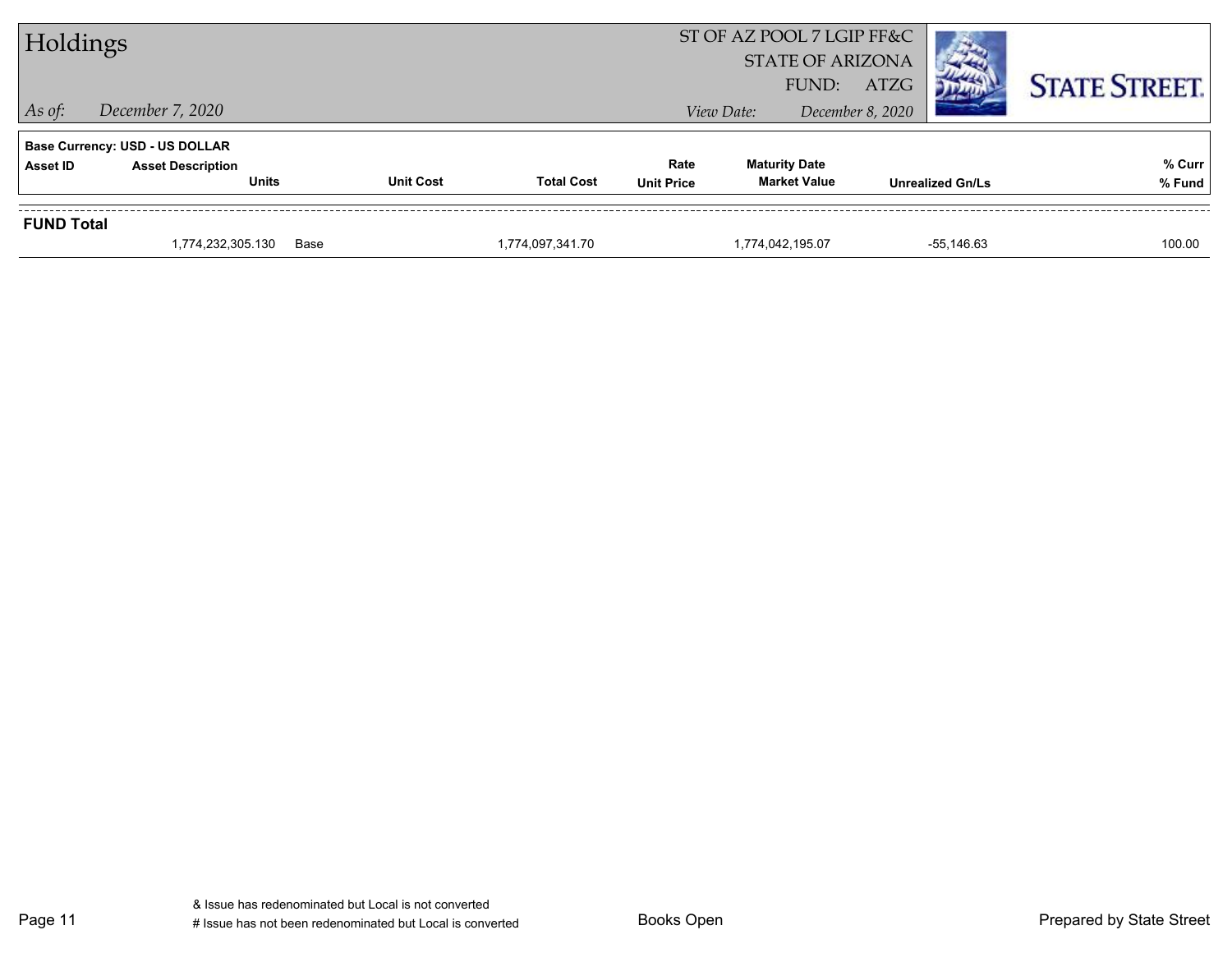# Holdings

### Currency Summary

*As of: December 7, 2020*

## ST OF AZ POOL 7 LGIP FF&C

STATE OF ARIZONA

FUND: ATZG



*View Date:December 8, 2020*

#### **Base Currency:USD - US DOLLAR**

|                        |                   |       |                   |                     | % Currency |                         |                          |                           |  |
|------------------------|-------------------|-------|-------------------|---------------------|------------|-------------------------|--------------------------|---------------------------|--|
|                        | <b>Units</b>      |       | <b>Total Cost</b> | <b>Market Value</b> | % Fund     | <b>Unreal Sec Gn/Ls</b> | <b>Unreal Curr Gn/Ls</b> | <b>Total Unreal Gn/Ls</b> |  |
| <b>US DOLLAR</b>       |                   |       |                   |                     |            |                         | Exchange Rate:           | 1.000000                  |  |
| <b>CASH</b>            |                   |       |                   |                     |            |                         |                          |                           |  |
|                        | $-52.710$         | Local | $-52.71$          | $-52.71$            | 0.00       | 0.00                    |                          | 0.00                      |  |
|                        |                   | Base  | $-52.71$          | $-52.71$            | 0.00       | 0.00                    | 0.00                     | 0.00                      |  |
| <b>CASH EQUIVALENT</b> |                   |       |                   |                     |            |                         |                          |                           |  |
|                        | 674,232,357.840   | Local | 674,198,094.33    | 674,198,094.33      | 38.00      | 0.00                    |                          | 0.00                      |  |
|                        |                   | Base  | 674,198,094.33    | 674,198,094.33      | 38.00      | 0.00                    | 0.00                     | 0.00                      |  |
| <b>FIXED INCOME</b>    |                   |       |                   |                     |            |                         |                          |                           |  |
|                        | 1,100,000,000.000 | Local | 1,099,899,300.08  | 1,099,844,153.45    | 62.00      | $-55,146.63$            |                          | $-55,146.63$              |  |
|                        |                   | Base  | 1,099,899,300.08  | 1,099,844,153.45    | 62.00      | $-55,146.63$            | 0.00                     | $-55,146.63$              |  |
| <b>US DOLLAR Total</b> |                   |       |                   |                     |            |                         |                          |                           |  |
|                        | 1,774,232,305.130 | Local | 1,774,097,341.70  | 1,774,042,195.07    | 100.00     | $-55,146.63$            |                          | $-55,146.63$              |  |
|                        |                   | Base  | 1,774,097,341.70  | 1,774,042,195.07    | 100.00     | $-55,146.63$            | 0.00                     | $-55,146.63$              |  |
| <b>FUND Total</b>      |                   |       |                   |                     |            |                         |                          |                           |  |
|                        | 1,774,232,305.130 | Base  | 1,774,097,341.70  | 1,774,042,195.07    | 100.00     | $-55,146.63$            | 0.00                     | $-55,146.63$              |  |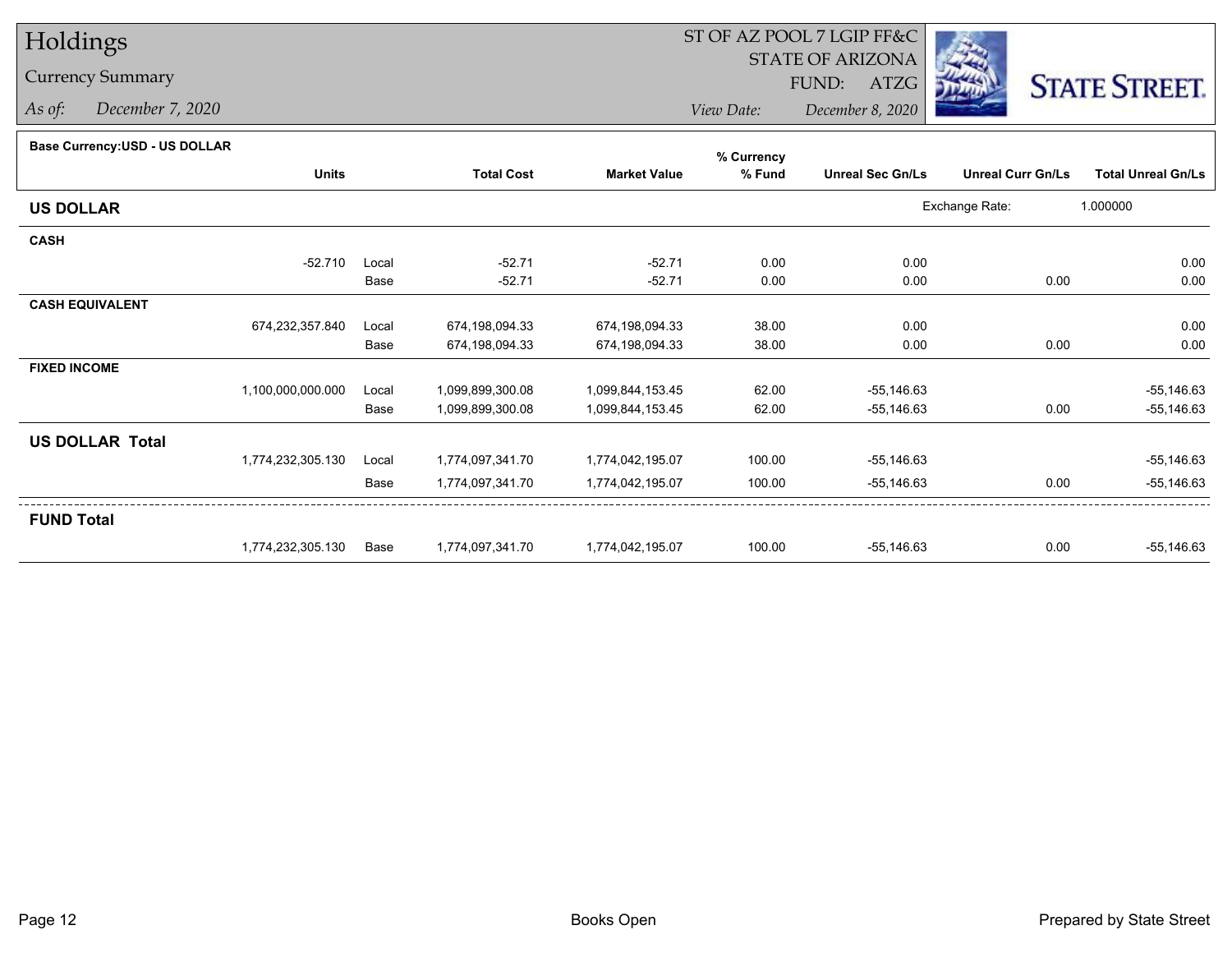| Holdings             |                                       |                   |                     |                                | ST OF AZ POOL 7 LGIP FF&C                |                          |                           |  |
|----------------------|---------------------------------------|-------------------|---------------------|--------------------------------|------------------------------------------|--------------------------|---------------------------|--|
| <b>Asset Summary</b> |                                       |                   |                     |                                | <b>STATE OF ARIZONA</b><br>FUND:<br>ATZG |                          | <b>STATE STREET.</b>      |  |
| As of:               | December 7, 2020                      |                   |                     | View Date:<br>December 8, 2020 |                                          |                          |                           |  |
|                      | <b>Base Currency: USD - US DOLLAR</b> |                   |                     |                                |                                          |                          |                           |  |
|                      | <b>Units</b>                          | <b>Total Cost</b> | <b>Market Value</b> | % Fund                         | <b>Unreal Sec Gn/Ls</b>                  | <b>Unreal Curr Gn/Ls</b> | <b>Total Unreal Gn/Ls</b> |  |
| <b>CASH</b>          |                                       |                   |                     |                                |                                          |                          |                           |  |
| <b>US DOLLAR</b>     |                                       |                   |                     |                                |                                          |                          |                           |  |
|                      | $-52.710$                             | $-52.71$          | $-52.71$            | 0.00                           | 0.00                                     | 0.00                     | 0.00                      |  |
| <b>CASH Total</b>    | $-52.710$                             | $-52.71$          | $-52.71$            | 0.00                           | 0.00                                     | 0.00                     | 0.00                      |  |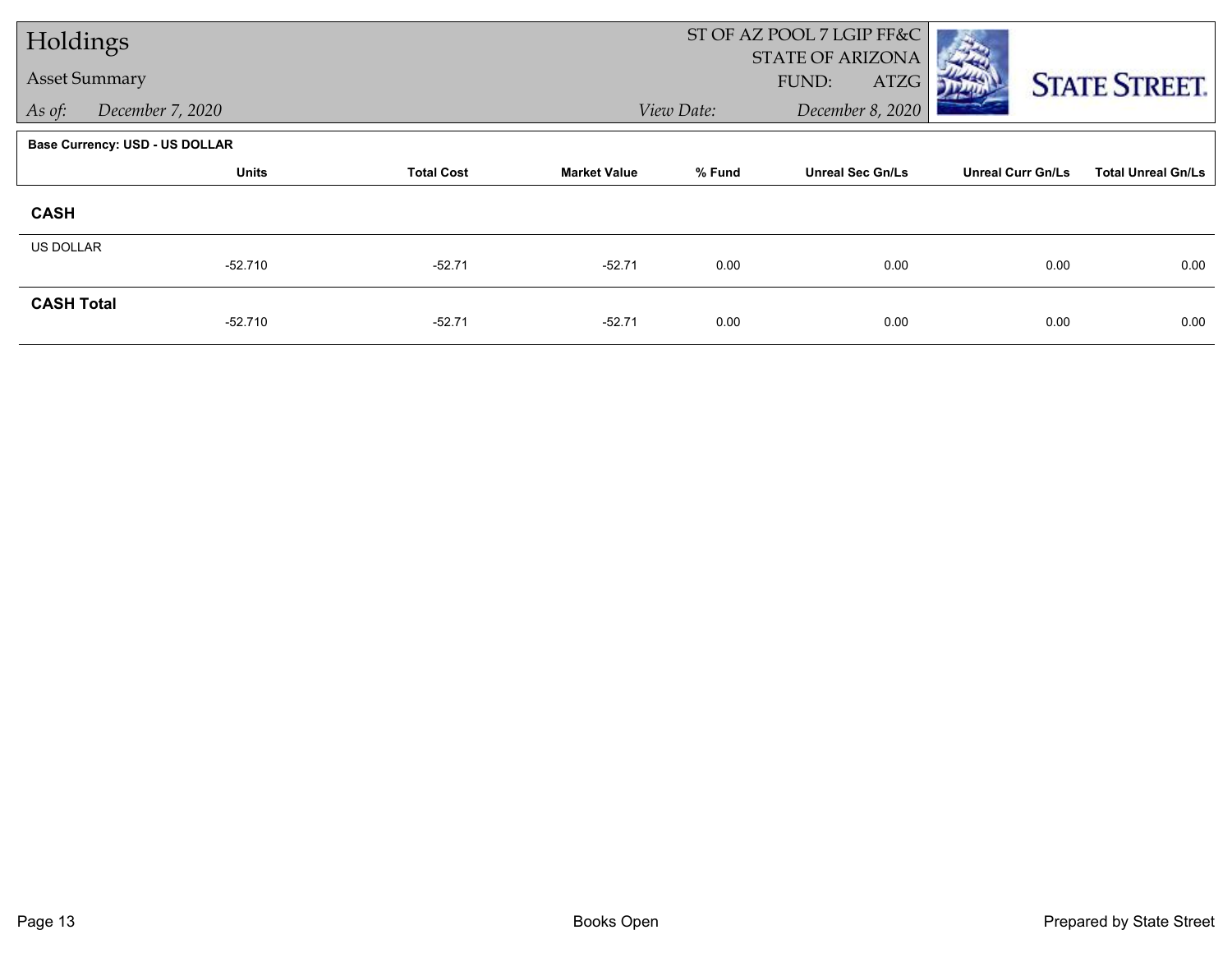| Holdings                   |                                                 |                   |                     |                                | ST OF AZ POOL 7 LGIP FF&C                |                          |                           |
|----------------------------|-------------------------------------------------|-------------------|---------------------|--------------------------------|------------------------------------------|--------------------------|---------------------------|
|                            | <b>Asset Summary</b>                            |                   |                     |                                | <b>STATE OF ARIZONA</b><br>FUND:<br>ATZG |                          | <b>STATE STREET.</b>      |
| December 7, 2020<br>As of: |                                                 |                   |                     | View Date:<br>December 8, 2020 |                                          |                          |                           |
|                            | <b>Base Currency: USD - US DOLLAR</b>           |                   |                     |                                |                                          |                          |                           |
|                            | <b>Units</b>                                    | <b>Total Cost</b> | <b>Market Value</b> | % Fund                         | <b>Unreal Sec Gn/Ls</b>                  | <b>Unreal Curr Gn/Ls</b> | <b>Total Unreal Gn/Ls</b> |
|                            | <b>CASH EQUIVALENT</b>                          |                   |                     |                                |                                          |                          |                           |
| US DOLLAR                  |                                                 |                   |                     |                                |                                          |                          |                           |
|                            | 674,232,357.840                                 | 674,198,094.33    | 674,198,094.33      | 38.00                          | 0.00                                     | 0.00                     | 0.00                      |
|                            | <b>CASH EQUIVALENT Total</b><br>674,232,357.840 | 674,198,094.33    | 674,198,094.33      | 38.00                          | 0.00                                     | 0.00                     | 0.00                      |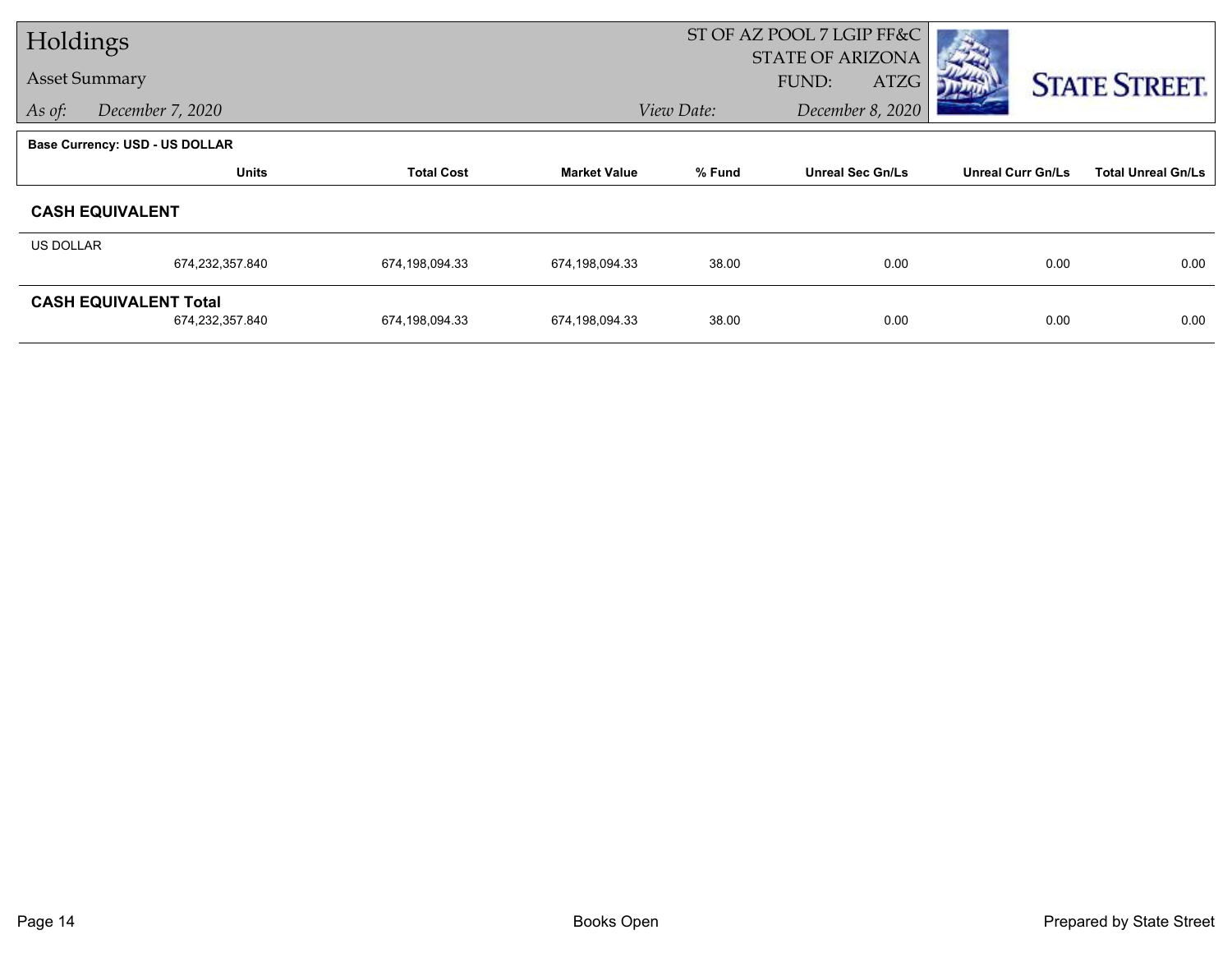| Holdings         |                                       |                   |                     |            | ST OF AZ POOL 7 LGIP FF&C                |                          |                           |
|------------------|---------------------------------------|-------------------|---------------------|------------|------------------------------------------|--------------------------|---------------------------|
|                  | <b>Asset Summary</b>                  |                   |                     |            | <b>STATE OF ARIZONA</b><br>FUND:<br>ATZG |                          |                           |
| As of:           | December 7, 2020                      |                   |                     | View Date: | December 8, 2020                         |                          | <b>STATE STREET.</b>      |
|                  |                                       |                   |                     |            |                                          |                          |                           |
|                  | <b>Base Currency: USD - US DOLLAR</b> |                   |                     |            |                                          |                          |                           |
|                  | <b>Units</b>                          | <b>Total Cost</b> | <b>Market Value</b> | % Fund     | <b>Unreal Sec Gn/Ls</b>                  | <b>Unreal Curr Gn/Ls</b> | <b>Total Unreal Gn/Ls</b> |
|                  | <b>FIXED INCOME</b>                   |                   |                     |            |                                          |                          |                           |
| <b>US DOLLAR</b> |                                       |                   |                     |            |                                          |                          |                           |
|                  | 1,100,000,000.000                     | 1,099,899,300.08  | 1,099,844,153.45    | 62.00      | $-55,146.63$                             | 0.00                     | $-55,146.63$              |
|                  | <b>FIXED INCOME Total</b>             |                   |                     |            |                                          |                          |                           |
|                  | 1,100,000,000.000                     | 1,099,899,300.08  | 1,099,844,153.45    | 62.00      | $-55,146.63$                             | 0.00                     | $-55,146.63$              |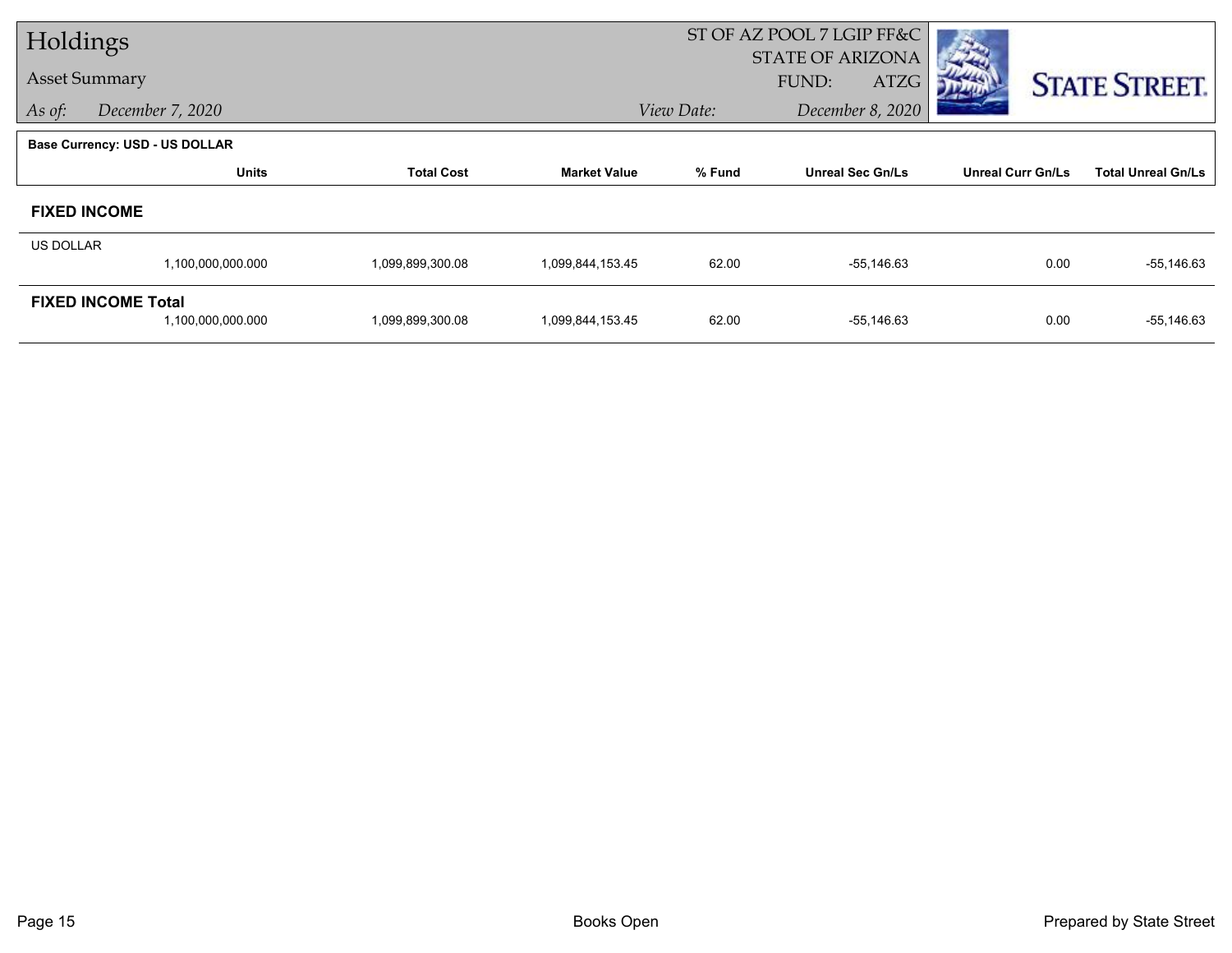| Holdings                          |                                       |                  | ST OF AZ POOL 7 LGIP FF&C                |                                |                         |                          |                           |
|-----------------------------------|---------------------------------------|------------------|------------------------------------------|--------------------------------|-------------------------|--------------------------|---------------------------|
|                                   | <b>Asset Summary</b>                  |                  | <b>STATE OF ARIZONA</b><br>ATZG<br>FUND: |                                |                         | <b>STATE STREET.</b>     |                           |
| December 7, 2020<br>As of:        |                                       |                  |                                          | December 8, 2020<br>View Date: |                         |                          |                           |
|                                   | <b>Base Currency: USD - US DOLLAR</b> |                  |                                          |                                |                         |                          |                           |
| <b>Units</b><br><b>Total Cost</b> |                                       |                  | <b>Market Value</b>                      | % Fund                         | <b>Unreal Sec Gn/Ls</b> | <b>Unreal Curr Gn/Ls</b> | <b>Total Unreal Gn/Ls</b> |
| <b>FUND Total</b>                 |                                       |                  |                                          |                                |                         |                          |                           |
|                                   | 1,774,232,305.130                     | 1,774,097,341.70 | 1.774.042.195.07                         | 100.00                         | -55.146.63              | 0.00                     | $-55,146.63$              |